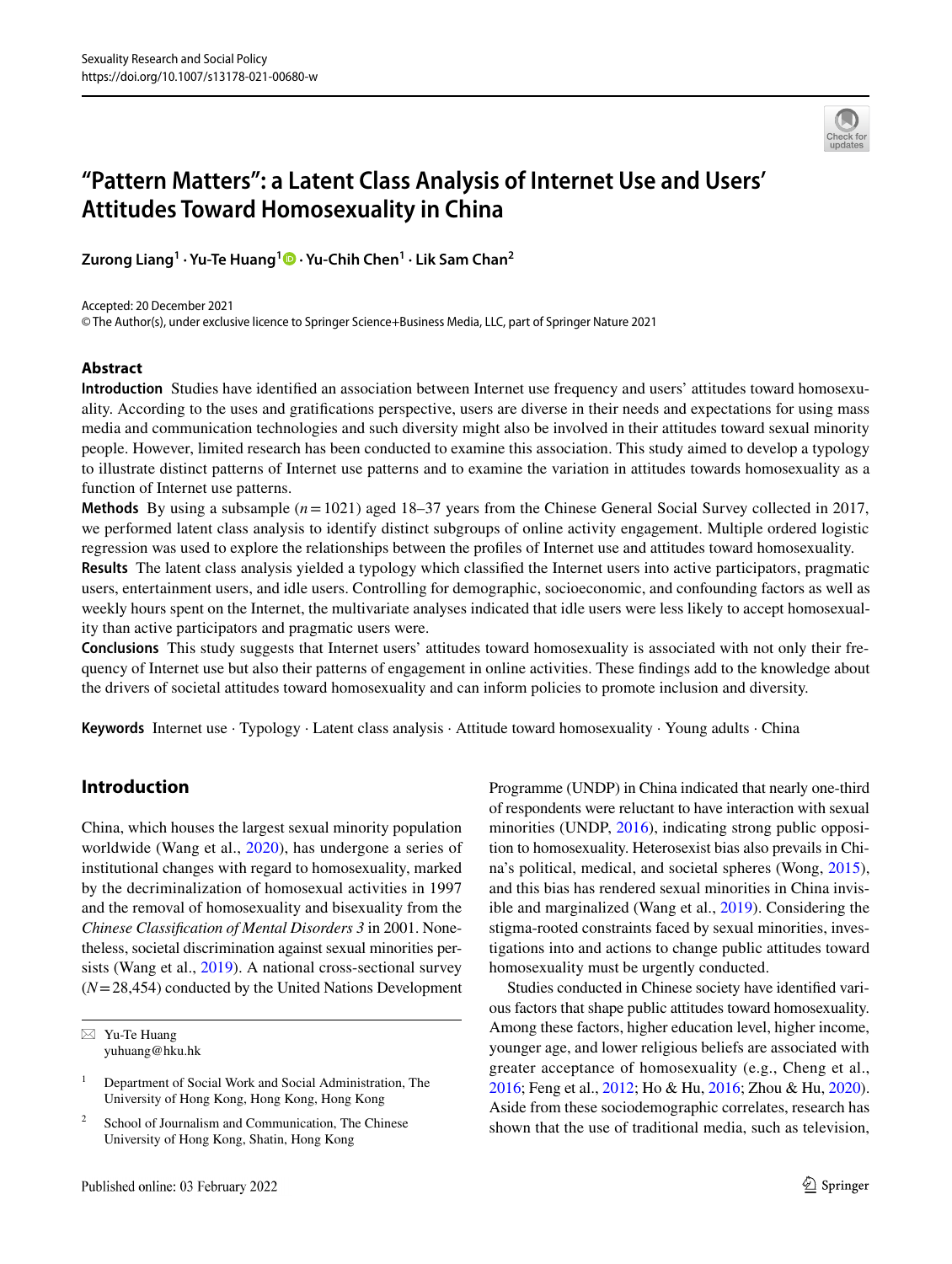newspapers, and magazines, is linked to negative attitude toward homosexuality in China (Hu & Li, [2019;](#page-12-2) Tu & Lee, [2014\)](#page-12-3). Moreover, in the current digital era, the Chinese public's exposure to Internet information is found to be associated with the positive attitude toward homosexuality (Jin & Wan, [2020;](#page-12-4) Xie & Peng, [2017](#page-13-5); Zhang et al., [2020\)](#page-13-6). Emerging evidence has also highlighted interpersonal contact with sexual minorities through online social media as an efective vehicle for fostering heterosexual individuals' tolerance and understanding of homosexuality (Wu et al., [2018](#page-13-7)). However, current literature on the infuences of Internet use on the attitudes toward homosexuality has been mainly focused on Internet use frequency without considering the intricate relationship between the purposes of Internet use and user attitudes toward homosexuality. An examination of this relationship can not only deepen understanding of the efects of Internet use on public attitudes toward sexual minorities but also enable recommendations for reducing stigma through Internet use.

#### **Internet Use and Attitudes toward Homosexuality**

Formation of and changes in public attitudes by the Internet is complicated yet worth exploration in the Chinese context. On the one hand, media censorship in China is in place to monitor and suppress the dissemination of information that is deemed controversial or threatening the stability of state, such as invoking collective actions (King et al., [2014](#page-12-5); Shao, [2018\)](#page-12-6). On the Internet, the access to information is also selected and censored, especially on topics related to homosexuality that are not favored by mainstream media (Huang, [2018\)](#page-12-7). On the other hand, Internet and social media have become venues for sexual minorities to promote information publicity, increase social visibility, and advocate for equal rights (Dhoest, [2016](#page-12-8); Liao, [2019\)](#page-12-9). Given the increased accessibility and afordability of communication, the Internet affords the users greater opportunities to know about and interact with the lesbian, gay, bisexual, and transgender (LGBT) community (Yang, [2019\)](#page-13-8).

Research has documented cohort differences in the pattern and attitudinal implications of Internet use. More than 50% of all Internet users in China in 2017 were born between 1980 and 1999 (China Internet Network Information Center, [2018\)](#page-11-1). The younger cohort has shown more diverse purposes of and higher exposure to Internet use than their older counterparts (Barrantes & Vargas, [2019](#page-11-2); Tzavela et al., [2017](#page-13-9)). Therefore, data collected from young people may better represent the current user profles in China and allow us to uncover the heterogeneity of Internet use behavior. Furthermore, previous studies have demonstrated that young age and Internet exposure together contribute to the acceptance of homosexuality (Xie & Peng,  $2017$ ). To precisely discern the role of Internet use behavior in the attitudes toward homosexuality, this study only focused on the younger cohort born between 1980 and 1999 (e.g., aged 18–37 years).

Researchers have documented the infuence of Internet exposure on the tolerance of homosexuality. In a crossnational multilevel analysis, Ayoub and Garretson [\(2017](#page-11-3)) identifed the liberating efect of media pervasiveness and press freedom and found that increasing Internet access can explain the global rise in support for sexual minorities. Some studies have operationalized Internet use as a dichotomous variable by asking participants whether they used the Internet during the past year (Xie & Peng, [2017](#page-13-5); Zhang et al., [2020\)](#page-13-6) and other studies have examined the frequency of Internet use as a correlate of user attitudes (Chi & Hawk, [2016;](#page-11-4) Hu & Li, [2019;](#page-12-2) Liu et al., [2020](#page-12-10); Tu & Lee, [2014](#page-12-3)). Moreover, some research has explored the mediating mechanisms of the association between frequency of Internet use and users' attitudes. For example, Wu et al. [\(2018](#page-13-7)) found that prolonged Internet use increases the likelihood of contacting LGBT people and acquiring information related to LGBT issues online, which in turn promotes tolerance of homosexuality. In the study by Nguyen and Blum [\(2014](#page-12-11)), a shift in one's conservative ideas was a mediator of the relationship between frequent Internet exposure and acceptance of homosexuality. While these fndings provide an explanation for the link between Internet exposure and users' attitudes, they tend to regard media audiences as passive recipients in the process of information dissemination. Another limitation of these analyses involves considering users to be a homogenous group so that the discrepancy in people's attitudes can be primarily attributed to the diference in the frequency of Internet exposure.

#### **Typology of Internet Use**

The Internet use has turned highly user-oriented (deLisle et al., [2016](#page-12-12)). The increase in Internet platforms and functions has provided users with numerous methods to meet their diverse needs, such as those related to information retrieval, information transmission, and conversation capabilities (Flanagin & Metzger, [2001](#page-12-13)). The ever-expanding Internet space in the past three decades in China has not only enriched the patterns of communication and interpersonal relations but also created and fulflled diverse purposes (Piia & Wang, [2011\)](#page-12-14). Nowadays Chinese Internet users used the Internet to access information, seek entertainment and leisure time activities (Zhou et al., [2014](#page-13-10)), and engage in a variety of innovative, expressive, and sometimes provocative communication activities (Tai, [2015\)](#page-12-15). These new trends in mass media and Internet use hence demand a novel perspective to account for the interactive nature of and increased engagement with mass media. The uses and gratifications (U&G) paradigm, which considers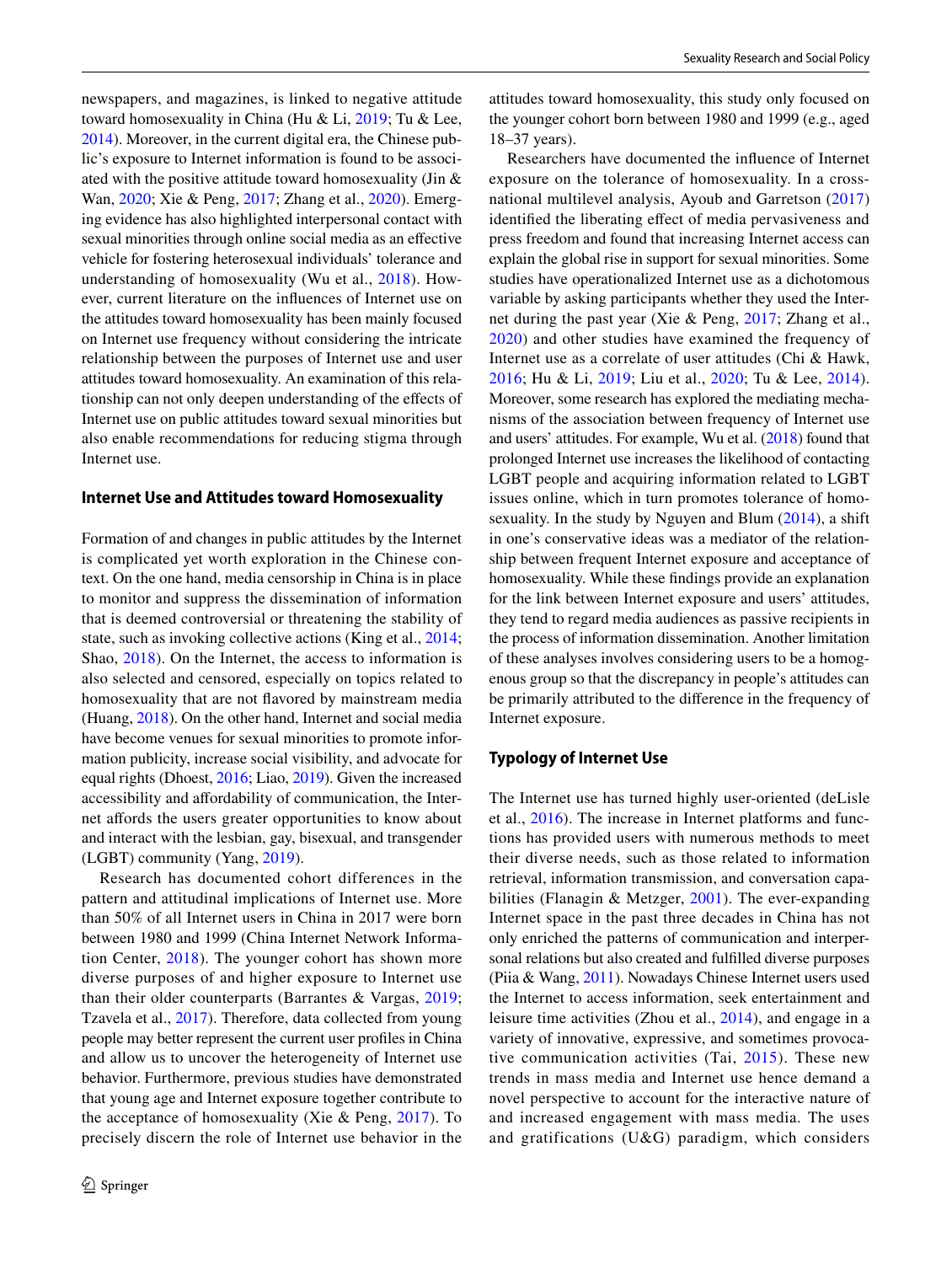users to be active agents, offers an audience-centered perspective to understand users' characteristics, media attributes, media experiences, and consequences of media use in relation to gratifcations (Rubin, [2009](#page-12-16); Severin & Tankard, [1997](#page-12-17)).

When applied in empirical research, the U&G perspective prompts the exploration of the psychological and functional needs of users using the same mass media (Katz et al., [1973](#page-12-18); Rubin, [2009\)](#page-12-16). For example, the U&G framework guided research to distinguish between ritualized and instrumental use with regard to diferent media use orientations (Rubin, [1984](#page-12-19), [2009\)](#page-12-16). Ritualized users intend to gain simple experiences in media use and thus are less active and goal-oriented than instrumental users are. Compared with ritualized users, instrumental users appear to be more active and purposeful in devoting greater attention to the information and content of a medium (Rubin, [2009](#page-12-16); Staford et al., [2004](#page-12-20)). Using the Internet to meet diferent needs and gratifcations thus refects a user's attitudes and expectations toward various online activities (Chen, [2011](#page-11-5); Rubin, [2009](#page-12-16)). Studies have also applied the U&G perspective to analyze the motivations of Internet users (e.g., Kaur et al., [2020](#page-12-21); Raza et al., [2020](#page-12-22)). Moreover, many studies have used the U&G framework to examine the relationship between social media U&G and audiences' political attitudes (Al-Kandari & Hasanen, [2012](#page-11-6); Rathnayake & Winter, [2017\)](#page-12-23).

Given that users utilize the Internet for various purposes, a person-centered analysis, such as latent class analysis (LCA), is instrumental for developing a typology of user profles and characterizing diferent usage patterns without ignoring simultaneous engagement in diferent online activities (Ma, [2018;](#page-12-24) Van Boekel et al., [2017](#page-13-11)). Eynon and Malmberg [\(2011](#page-12-25)) applied latent profle analysis and labeled the least frequent Internet users as *peripherals*. Users who preferred to use the Internet for instrumental purposes (i.e., communication, entertainment, and information-seeking) were termed *normatives*. Users who exhibited above average results across all domains of Internet use were called *all-rounders*, and users who frequently used the Internet for all activities were termed *active participators.* Considering various patterns of engaging in online activities, Ma ([2018\)](#page-12-24) conducted latent group analysis to label young Internet users in Hong Kong as non-active Internet users, active social media users, all-round active Internet users, or moderately active Internet users. Ma [\(2018](#page-12-24)) also observed diferent psychological states among the diferent latent groups. As such, coinciding the person-centered approach, latent class or profle analysis can be used to classify distinct categories of mass media use and explain their meanings and diferences.

Notably, patterns of online engagement provide more nuanced information than does the frequency of Internet use. Scott et al. ([2017](#page-12-26)) identified three user profiles to represent those who minimally, moderately, and highly engaged in social media, through latent profle analysis. Scott et al. ([2017\)](#page-12-26) also distinguished between engagement in Internet use and frequency of Internet use and indicated that engagement is more suitable than frequency is for evaluating young social media users. It becomes obvious that the concurrent examination of the frequency and patterns of Internet use allows for an accurate understanding of the implications of Internet use on user attitudes.

#### **The Present Study**

Although a positive association has been established between individuals' frequency of Internet use and their acceptance of homosexuality, limited research has explored the association between the patterns of Internet activities and users' attitudes. This study investigated two research questions: (1) are there diferent profles of young Internet users in contemporary China? (2) do the diferent profles of young Internet users have distinct attitudes toward homosexuality? Considering the variations in users' U&G of online activities, a person-centered strategy is recommended to distinguish distinct categories of individuals sharing similar attributes and to identify between-group diferences in user attitudes (Meeusen et al., [2018;](#page-12-27) Wang & Wang, [2020\)](#page-13-12). In particular, the present study focused on young Internet users born between 1980 and 1999. We also collected information about demographics, socioeconomic covariates, confounding factors, and weekly hours of Internet use, all of which are related to individuals' attitudes regarding homosexuality.

# **Methods**

#### **Data and Sample**

The data for this study were extracted from the 2017 Chinese General Social Survey (CGSS), which is a crosssectional nationally representative survey that began in 2003. The CGSS used a stratifed multistage probability sampling design to select counties, communities, and households randomly according to economic status, urbanization levels, and county-level population density. Within each selected household, adults aged 18 years and older were randomly selected. Details of the CGSS sampling and data collection methods were described in the study of Bian and Li [\(2012](#page-11-7)). In contrast to prior waves, the 2017 survey added a section to collect information on the Internet use of a subsample of 2,430 respondents (total *N*=12,582). This subsample is proportional to the original total sample in terms of compositions of provinces, regions, municipalities, and age. Following the previously established literature review, this study selected the respondents born between 1980 and 1999 (i.e., aged 18–37 years). The fnal analytical sample of this study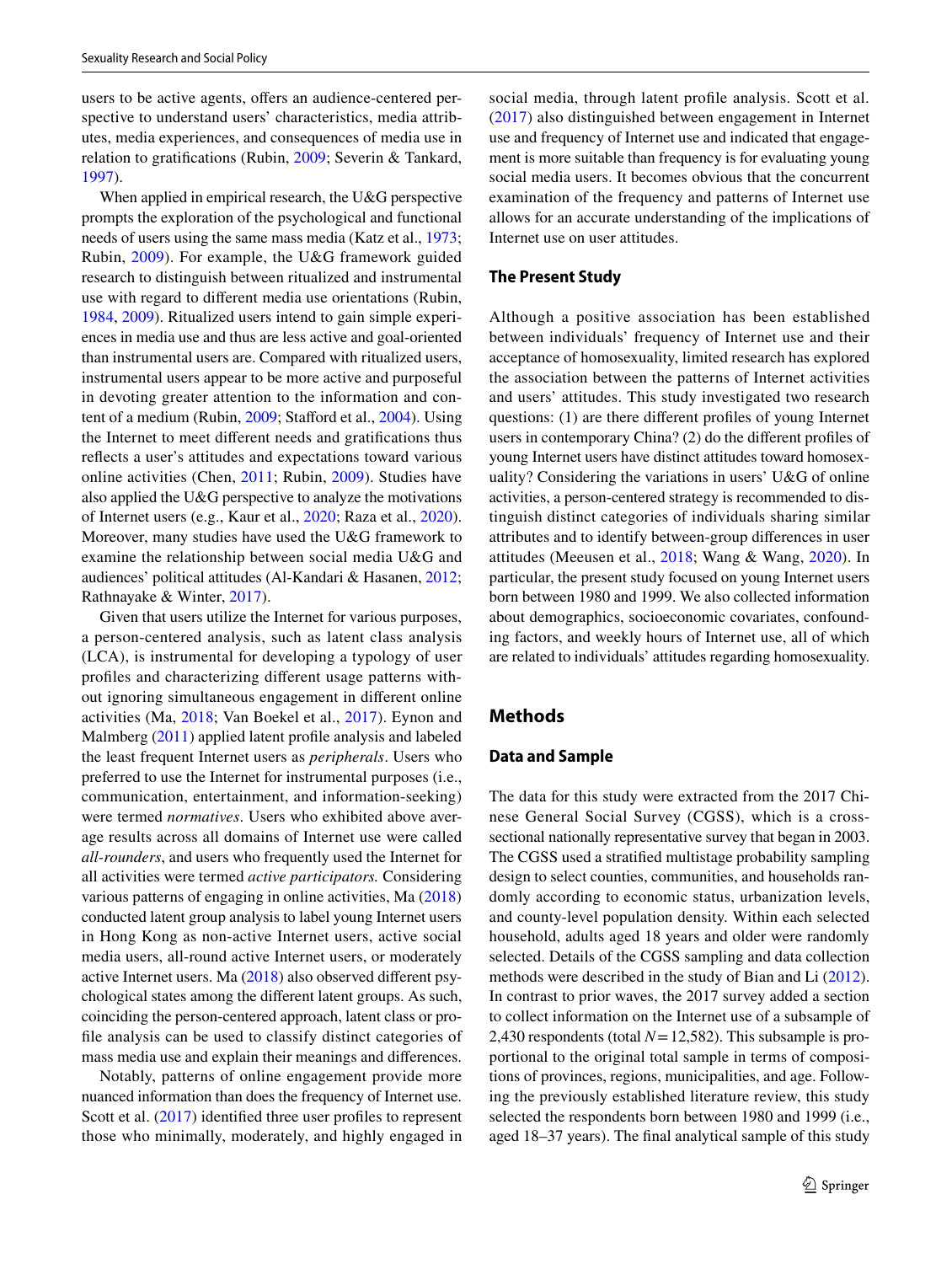comprised 1,021 individuals. In this sample, missing values were observed for less than 5% of the respondents. Because no systematic patterns of missing values were found (Appendix 1), we used listwise deletion to handle missing values.

#### **Measures**

#### **Dependent Variable**

The respondents' attitude toward homosexuality was measured using the following ordinal-level question: "What are your opinions on homosexual relations?" Responses were given on a 5-point Likert scale  $(1=$ always wrong,  $2=$ mostly wrong,  $3$  = neither right nor wrong,  $4$  = sometimes right, and 5=always right). A higher score indicated a higher acceptance of homosexuality. The use of a single-item question has shown adequate validity in measuring the attitudes, beliefs, and behavior patterns toward homosexuality among diverse populations in a cross-national survey (Gromadzki, [2019](#page-12-28)).

#### **Independent Variables**

Six ordinal-level questions covering diferent purposes of Internet use over the past year were used as the independent variables. On a 5-point Likert scale ranging from 1 (never) to 5 (always), the respondents reported their frequency of online activities, including online communication (e.g., communication through email, QQ, WeChat, or Skype), information acquisition (e.g., searching for information search or browsing the news), online entertainment (e.g., playing games, listening to music, or watching videos), online trading (e.g., online transfers, payments, or shopping), self-presentation (e.g., present oneself or recording or sharing feelings on online platforms), and online social actions (e.g., defending legitimate rights or seeking justice for others through the Internet). A higher score indicated a higher frequency of Internet use in the aforementioned domains.

#### **Confounders**

Confounders such as traditional media use, hours of Internet use per week, and attitude toward freedom were modeled in this study because research has suggested that these factors infuence attitudes toward homosexuality (Hu & Li, [2019;](#page-12-2) Xie & Peng, [2017\)](#page-13-5). In this study, traditional media included newspapers, magazines, broadcast media, and television. The respondents reported their frequency of using each media source on a 5-point Likert scale ranging from 1 (never) to 5 (very often). A mean score was calculated for the four aforementioned media sources, and a higher mean value indicated a higher frequency of using traditional media. In addition, the respondents reported how

many hours they spent online per week. Finally, their attitudes toward freedom were assessed using two questions: "To what extent do you agree that the government should not interfere with individual criticisms of it?" and "To what extent do you agree that the government should not interfere in personal reproduction?" Responses to the aforementioned questions were given on a 5-point Likert scale ranging from 1 (strongly disagree) to 5 (strongly agree).

#### **Covariates**

On the basis of prior evidence (Wu et al., [2018](#page-13-7); Zhang et al., [2020\)](#page-13-6), demographic variables and socioeconomic status were controlled for in this study. The demographic variables included age (in years), gender (1=female and  $0=$ male), religious belief (1 = with belief and  $0 =$  without belief), eth-nicity ([1](#page-3-0) = ethnic Han and  $0 =$  others),<sup>1</sup> household registration (hukou) status (1=rural hukou and 0=urban hukou), marital status (1 = married and 0 = unmarried), and educational level  $(1=$ junior high school or below,  $2=$ high school or associate degree, and 3=undergraduate degree or above). The socioeconomic status was assessed using two factors: subjective social status and annual income level. Subjective social status was measured using the participants' self-rating of their overall social status rank (range: 1–10) compared with others. A higher score indicated a higher self-rated socioeconomic status. Income was measured by splitting the respondents' self-reported annual income into quartiles. Because nonresponses were observed in income, we used the strategy of Xie and Peng [\(2017](#page-13-5)) to create a new category for those who answered "don't know," "refuse to answer," and "not applicable"; thus, annual income was a fve-level variable.

#### **Analyses**

LCA was performed using Mplus 8.3 (Muthén & Muthén, [2017](#page-12-29)) to explore the underlying patterns of Internet use because people may use the Internet for multiple and distinct purposes and certain similarities might exist among Internet users. LCA is a statistical model-based approach that can be used to classify individuals into distinct subgroups (i.e., latent classes) according to their responses to a set of categorically or ordinally scored observed variables (see Hancock & Samuelsen, [2008](#page-12-30); Wang & Wang, [2020\)](#page-13-12). Given that the original distribution of Internet use was highly skewed in this study (Appendix 2), we collapsed the 5-point Likert scale for frequency of online activities

<span id="page-3-0"></span> $1$  There are 56 officially recognized ethnic groups in China. The largest group is Han, accounting for around 91% of the country's total population according to the seventh national census in 2020.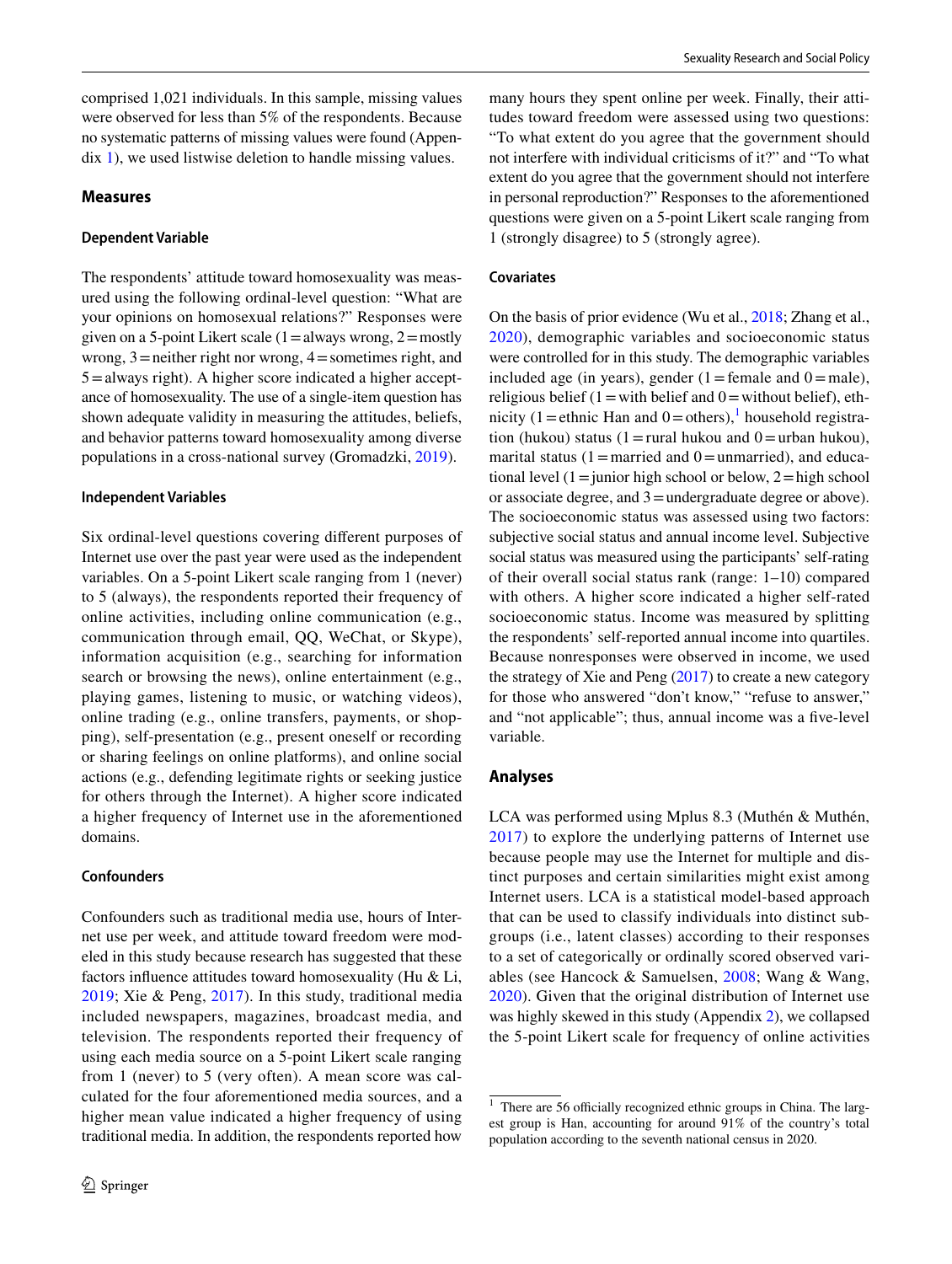into three levels (i.e., low, medium, and high) by combining "never" and "seldom" into the "low" category and "often" and "always" into the "high" category; thus, those who selected "sometimes" comprised the "medium" category.

To determine the appropriate number of latent classes, several model ft indices, including the Bayesian information criterion (BIC), the Vuong–Lo–Mendell–Rubin (VLMR) test, the bootstrap likelihood ratio test (BLRT) (Lo et al., [2001;](#page-12-31) Nylund et al., [2007\)](#page-12-32), and entropy were examined concurrently to select an optimal LCA model. As suggested by Lo et al. [\(2001\)](#page-12-31), a significant *p* value in the VLMR test or BLRT indicates that an estimated latent class model (i.e., *k* classes) fts better than a model with one less class (i.e., *k*−1 classes). Furthermore, the Monte Carlo simulation results of Nylund et al. [\(2007](#page-12-32)) suggest that a better LCA model has a smaller BIC value. Finally, a higher entropy value indicates a higher accuracy of classifying respondents into subgroups (Wang & Wang, [2020](#page-13-12)). Collins and Lanza [\(2010](#page-11-8)) suggested that an appropriate LCA model should be selected according to the model interpretability. That is, each class should be distinguishable from the others; the class sample size should not be excessively small; and a meaningful label should be assigned to each latent class.

After identifying the latent classes of Internet use, we used bivariate analysis (chi-square analysis, analysis of variance (ANOVA), and ordered logistic regression) to examine the associations among attitude toward homosexuality, Internet use, covariates, and confounders. To determine the relationship between attitude toward homosexuality and membership in a latent class, multiple ordered logistic regression was used to adjust for the covariates and confounders. The respondents were oversampled to ensure that the target sample size and probability of respondents being selected varied among households; thus, the sampling weight was computed for each person in the sample (Bian  $& Li, 2012$  $& Li, 2012$ ). We also conducted a series of regression diagnostic tests to assess the quality of the analyses. For example, the Brant test of coefficients was performed for the multivariable model to examine the parallel assumption of ordered logistic regression (Brant, [1990\)](#page-11-9). The variance infation factor (VIF) was used to examine multicollinearity. All analyses except those for the LCA models were conducted using Stata 15.0.

### **Results**

#### **Sample Characteristics**

Table [1](#page-5-0) presents the descriptive statistics of the research sample. The average age of the sample was 27.66 years  $(SD = 5.47 \text{ years})$ . The sample contained marginally more men than women (54.59% vs. 45.41%). Most of the respondents were ethnic Han (91.19%) and nonreligious (90.58%) and held an urban hukou (71.32%). Approximately 60% of the respondents were married, and approximately 30% had an undergraduate degree. The respondents rated their socioeconomic status to be marginally lower than the mid-value of the scale ( $M = 4.34$ ,  $SD = 1.52$ ). In addition, the respondents reported a moderate level of traditional media use  $(M=2.13, SD=0.62)$ . The average weekly Internet use time was 23.55 h (*SD* = 20.89). More than half of the respondents strongly or somewhat disagreed with the personal freedom to criticize the government and the personal freedom of reproduction. Approximately half of the respondents expressed that homosexual behaviors were always wrong, and approximately 1 in 10 respondents accepted such behavior.

#### **Profiles of Internet Use**

Table [2](#page-6-0) presents the results of latent class enumeration for the one-class to six-class models. We selected the four-class model as the best LCA model because it had the lowest BIC value, signifcant *p* value in the VLMR test and BLRT, relatively high entropy value, and easy interpretability. We plotted a graph of the four-class LCA model to aid interpretation. In this graph (see Fig. [1\)](#page-6-1), the horizontal axis indicates the six Internet use activities and the vertical axis indicates the propensity of engaging in these activities. As displayed in Fig. [1](#page-6-1), class 1 had a high probability for every aspect of Internet use (39.1–99.5%). Therefore, we labeled this group of respondents as *active participators*. Subsequently, we labeled the respondents in class 2 as *pragmatic users* because they exhibited high engagement in Internet activities such as communication (86.1%), information acquisition (77.3%), entertainment (73.4%), and trading (67.6%) but relatively low engagement in self-presentation (27.6%) and online social actions (5.6%), which indicates that they were protective of their identity and personal visibility. The respondents in classes 3 and 4 exhibited lower Internet use intensity than those in classes 1 and 2 in every aspect. The respondents in class 3 exhibited, among the six aspects of Internet use, a probability of engaging in information acquisition (10%) and online entertainment (19%). The respondents in class 4 exhibited the lowest probability of engaging in all six aspects. We labeled the respondents in classes 3 and 4 as *entertainment users* and *idle users*, respectively.

#### **Bivariate Analyses**

Table [3](#page-7-0) presents information on the demographics, socioeconomic status, and confounders for the diferent Internet use profles. Overall, compared with idle and entertainment users, active participators and pragmatic users were younger, were more likely to live in urban areas, had higher education levels, and were less likely to be married.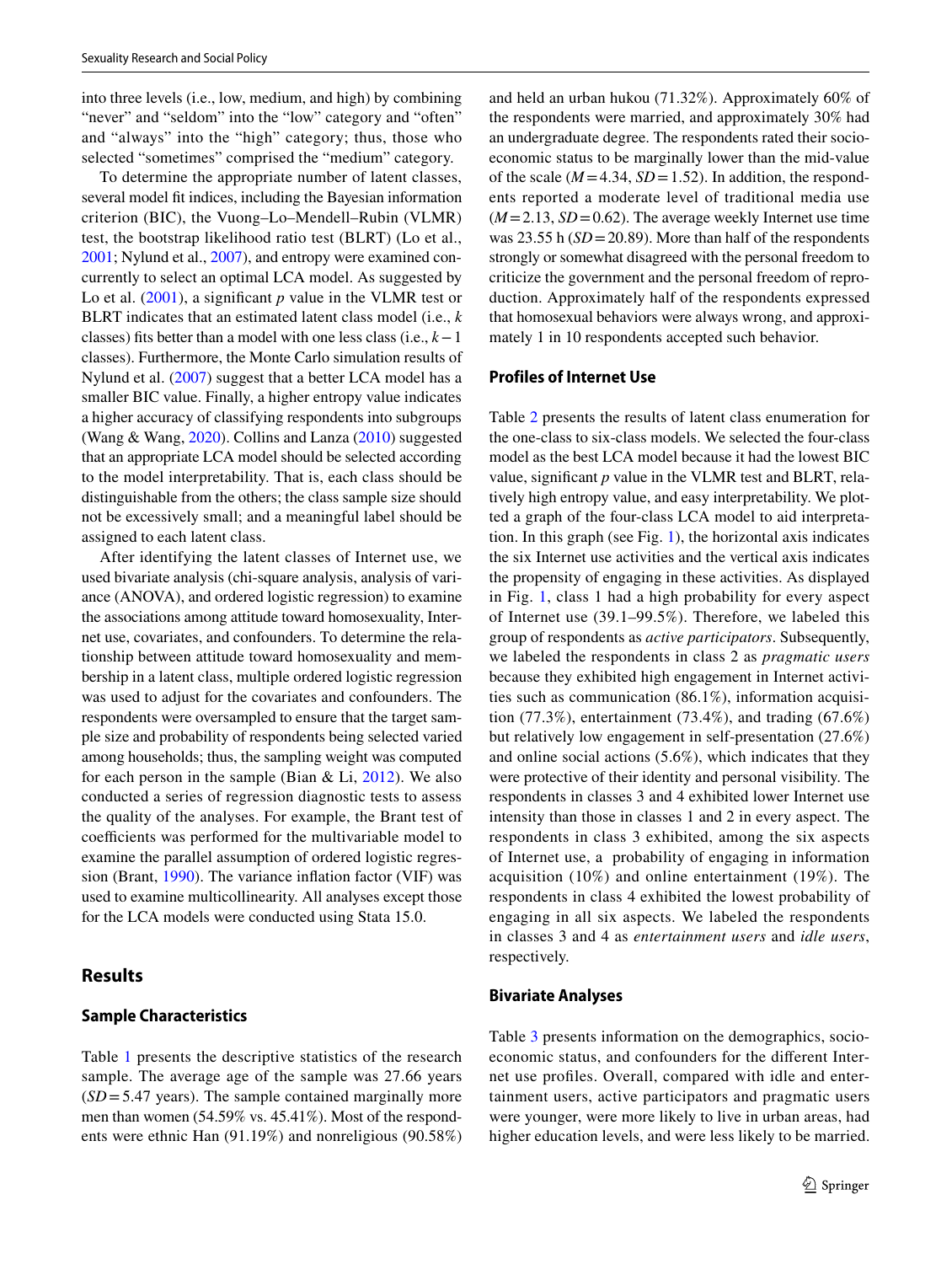<span id="page-5-0"></span>**Table 1** Research sample characteristics

| Variables                                                  | Weighted $M(SD)$ or unweighted $n$<br>(weighted %) |
|------------------------------------------------------------|----------------------------------------------------|
| Dependent variable                                         |                                                    |
| Attitude toward homosexuality                              |                                                    |
| Always wrong                                               | 540 (53.32%)                                       |
| Mostly wrong                                               | 77 (7.31%)                                         |
| Neither right or wrong                                     | 267 (28.17%)                                       |
| Sometimes right                                            | 81 (8.04%)                                         |
| Always right                                               | 35 (3.16%)                                         |
| Demographics                                               |                                                    |
| Age (18-37)                                                | 27.66 (5.47)                                       |
| Gender                                                     |                                                    |
| Male                                                       | 501 (54.59%)                                       |
| Female                                                     | 520 (45.41%)                                       |
| Ethnicity                                                  |                                                    |
| Ethnic Han                                                 | 940 (91.19%)                                       |
| Others                                                     | 81 (8.81%)                                         |
| Religious belief                                           |                                                    |
| With belief                                                | 86 (9.42%)                                         |
| Without belief                                             | 935 (90.58%)                                       |
|                                                            |                                                    |
| Household registration status<br>Urban hukou               |                                                    |
| Rural hukou                                                | 764 (71.32%)                                       |
|                                                            | 257 (28.68%)                                       |
| Marital status                                             |                                                    |
| Married                                                    | 597 (58.79%)                                       |
| Not married                                                | 424 (41.21%)                                       |
| <b>Educational level</b>                                   |                                                    |
| Junior high school or below                                | 301 (29.28%)                                       |
| High school or associate degree                            | 437 (43.41%)                                       |
| Undergraduate degree or above                              | 283 (27.30%)                                       |
| Socioeconomic status                                       |                                                    |
| Subjective social status                                   | 4.34(1.52)                                         |
| Annual income (RMB)                                        |                                                    |
| 1st quartile (0 - 10,000)                                  | 278 (29.57%)                                       |
| 2nd quartile (10,000 - 30,000)                             | 237 (23.57%)                                       |
| 3rd quartile (30,000 - 70,000)                             | 269 (24.44%)                                       |
| 4th quartile (70,000 - 2,000,000)                          | 174 (15.44%)                                       |
| Others ("Inapplicable," "Refused to answer," "Don't know") | 63 (6.98%)                                         |
| <b>Confounders</b>                                         |                                                    |
| Traditional media use                                      | 2.13(0.62)                                         |
| Average hours of Internet use per week                     | 23.55 (20.89)                                      |
| Personal freedom to criticize the government               |                                                    |
| Strongly disagree                                          | 116 (11.87%)                                       |
| Somewhat disagree                                          | 319 (40.24%)                                       |
| Neutral                                                    | 202 (19.34%)                                       |
| Somewhat agree                                             | 224 (21.65%)                                       |
| Strongly agree                                             | 65 (6.90%)                                         |
| Personal freedom to reproduction                           |                                                    |
| Strongly disagree                                          | 140 (14.40%)                                       |
| Somewhat disagree                                          | 427 (41.64%)                                       |
| Neutral                                                    | 108 (10.17%)                                       |
|                                                            |                                                    |
| Somewhat agree                                             | 251 (24.20%)                                       |
| Strongly agree                                             | 92 (9.59%)                                         |

*M* mean, *SD* standard deviation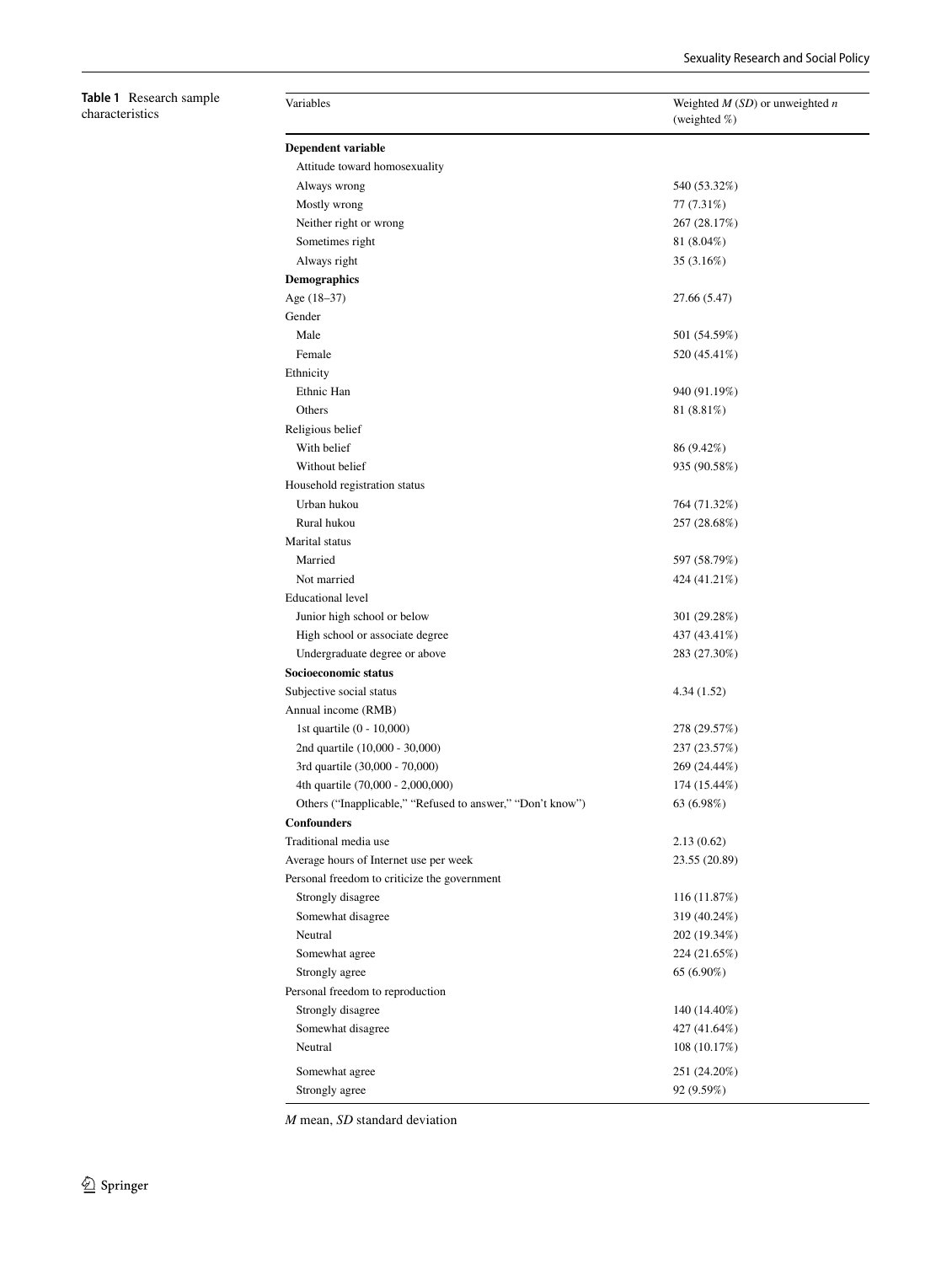<span id="page-6-0"></span>**Table 2** Latent class analysis results for Internet use

| Latent class | $\chi^2$ (df)      | <b>BIC</b> | VLMR-LRT   | <b>BLRT</b> | Entropy |
|--------------|--------------------|------------|------------|-------------|---------|
|              | 2592.358***(714)   | 10,812.608 |            |             | ٠       |
| 2.           | $1114.889***(701)$ | 10,007.562 | 885.274*** | 895.104***  | 0.785   |
| 3            | 998.934***(689)    | 9896.574   | 198.837    | 201.045     | 0.801   |
| 4            | 846.991***(674)    | 9845.642   | 139.443**  | 140.991**   | 0.790   |
| 5            | 757.359**(662)     | 9870.579   | 64.406     | 65.121      | 0.711   |
| 6            | 717.202*(649)      | 9911.537   | 48.561     | 49.100      | 0.727   |

*df* degrees of freedom, *BIC* Bayesian information criterion, *VLMR-LRT* Vuong–Lo–Mendell–Rubin adjusted likelihood ratio test, *BLRT* bootstrap likelihood ratio test

\* *p*<.05; \*\**p*<.01; \*\*\**p*<.001

Furthermore, compared with entertainment users, active participators and pragmatic users had higher socioeconomic status because they had higher subjective social status and income (higher proportion of scores in the third and fourth income quartiles). Diferences were also observed in confounders across the four types of Internet use profles. Idle users had the highest scores for traditional media use (e.g., newspapers and television), whereas active participators and pragmatic users reported higher Internet use time than did the other groups. No intergroup diferences were observed in gender, ethnicity, or attitude toward freedom.

Model 1 (Table [4\)](#page-8-0) shows the bivariate associations among Internet use profles, covariates, and confounders on the basis of simple ordered logistic regression. We changed the reference groups of Internet use profles to examine comprehensively the correlation between Internet use and attitude toward homosexuality. The results indicated that compared with idle and entertainment users, active participators ( $uOR = 2.98$ ) and pragmatic users ( $uOR = 1.66-2.26$ ) were more likely to accept homosexuality. Compared with active users, pragmatic users (*uOR*=0.76) and entertainment users  $(uOR=0.46)$  were less likely to accept homosexuality.



*Note.* Numbers on the vertical axis indicate the probability of engagement in each Internet activity. The percentages were weighted for each latent class.

<span id="page-6-1"></span>**Fig. 1** Latent class analysis results for Internet use. Numbers on the vertical axis indicate the probability of engagement in each Internet activity. The percentages were weighted for each latent class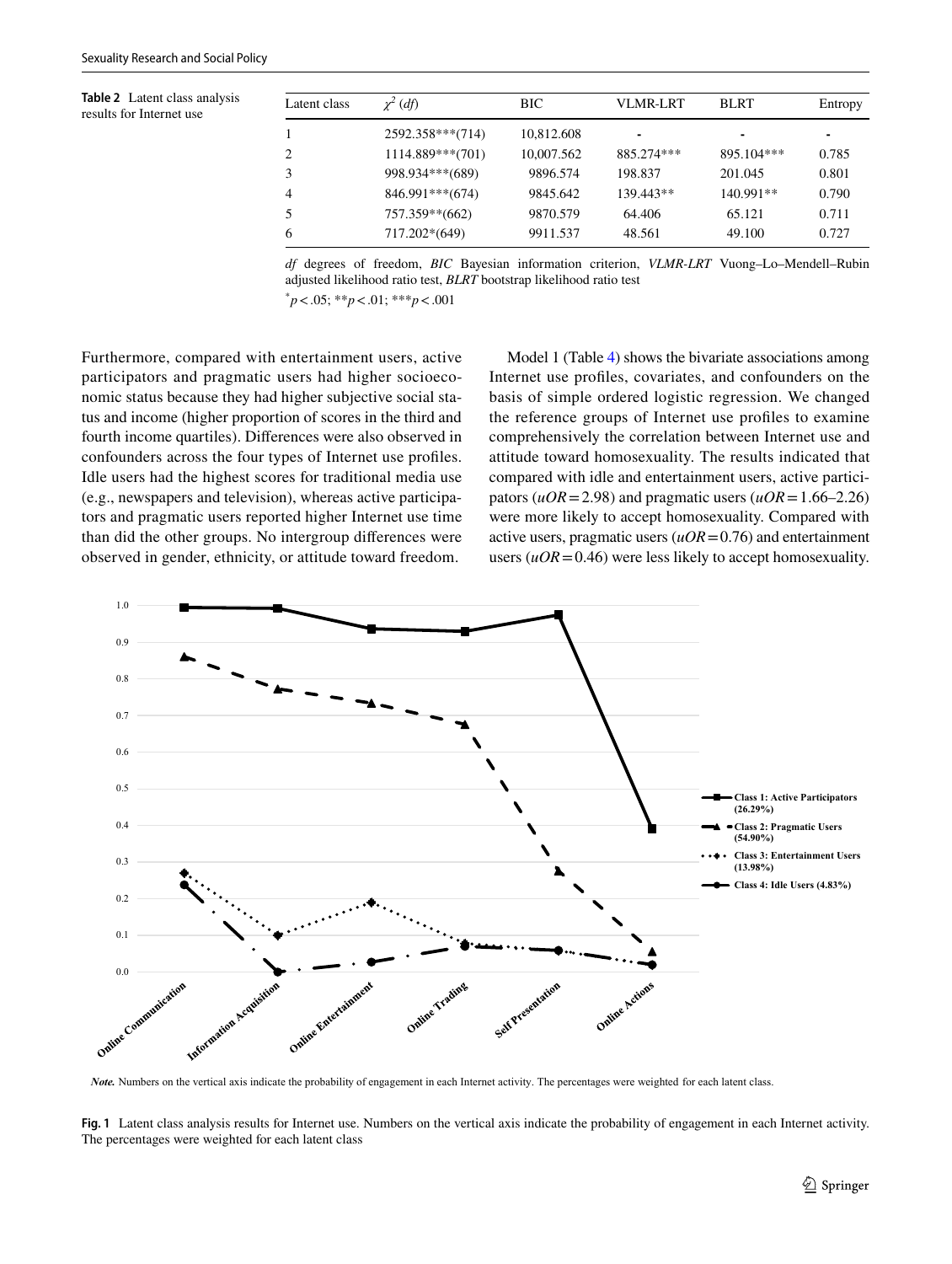<span id="page-7-0"></span>**Table 3** Bivariate analyses of demographics, socioeconomic status, confounders, and Internet use profles

| Variables                                    | Active participators | Pragmatic users | Entertainment users | Idle users    | $\chi^2$ /F test     |  |
|----------------------------------------------|----------------------|-----------------|---------------------|---------------|----------------------|--|
| <b>Demographics</b>                          |                      |                 |                     |               |                      |  |
| Age (18-37)                                  | 29.26<br>(5.07)      | 30.63(5.45)     | 32.81<br>(5.59)     | 32.31 (5.23)  | $F = 15.28***$       |  |
| Gender                                       |                      |                 |                     |               |                      |  |
| Male                                         | 54.61%               | 54.19%          | 55.85%              | 54.98%        | $\chi^2$ = 0.20      |  |
| Female                                       | 45.39%               | 45.81%          | 44.15%              | 45.02%        |                      |  |
| Ethnicity                                    |                      |                 |                     |               |                      |  |
| Others                                       | 7.96%                | 8.46%           | 13.05%              | 5.36%         | $\chi^2$ = 4.04      |  |
| Ethnic Han                                   | 92.04%               | 91.54%          | 86.95%              | 94.64%        |                      |  |
| Religious belief                             |                      |                 |                     |               |                      |  |
| Without belief                               | 92.76%               | 91.10%          | 84.08%              | 91.64%        | $\chi^2 = 8.63*$     |  |
| With belief                                  | 7.24%                | 8.90%           | 15.92%              | 8.36%         |                      |  |
| Household registration status                |                      |                 |                     |               |                      |  |
| Urban hukou                                  | 78.47%               | 74.05%          | 51.70%              | 58.00%        | $\chi^2$ = 52.16***  |  |
| Rural hukou                                  | 21.53%               | 25.95%          | 48.30%              | 42.00%        |                      |  |
| Marital status                               |                      |                 |                     |               |                      |  |
| Not married                                  | 56.45%               | 40.04%          | 20.20%              | 31.80%        | $\chi^2$ = 53.91***  |  |
| Married                                      | 43.55%               | 59.96%          | 79.80%              | 68.20%        |                      |  |
| <b>Education</b> level                       |                      |                 |                     |               |                      |  |
| Junior high school or below                  | 15.97%               | 27.37%          | 60.90%              | 31.18%        | $\chi^2$ = 105.31*** |  |
| High school or associate degree              | 47.78%               | 43.72%          | 32.91%              | 46.99%        |                      |  |
| Undergraduate degree or above                | 36.25%               | 28.91%          | 6.19%               | 21.83%        |                      |  |
| Socioeconomic status                         |                      |                 |                     |               |                      |  |
| Subjective social status                     | 4.48 (1.44)          | 4.39(1.61)      | 3.95(1.42)          | 4.28 (1.49)   | $F = 3.35*$          |  |
| Annual income                                |                      |                 |                     |               |                      |  |
| 1st quartile                                 | 28.15%               | 27.35%          | 37.54%              | 38.63%        | $\chi^2$ = 39.13***  |  |
| 2nd quartile                                 | 22.21%               | 20.55%          | 38.28%              | 22.94%        |                      |  |
| 3rd quartile                                 | 26.26%               | 25.85%          | 15.54%              | 24.62%        |                      |  |
| 4th quartile                                 | 14.26%               | 18.38%          | 7.11%               | 12.73%        |                      |  |
| Others                                       | 9.11%                | 7.87%           | 1.53%               | 1.07%         |                      |  |
| <b>Confounders</b>                           |                      |                 |                     |               |                      |  |
| Traditional media use                        | 2.12(0.60)           | 2.18(0.67)      | 1.97(0.61)          | 2.22(0.61)    | $F = 5.53***$        |  |
| Average hours of Internet use per week       | 26.36 (19.08)        | 24.37 (21.52)   | 16.41 (17.60)       | 19.31 (26.46) | $F = 8.12***$        |  |
| Personal freedom to criticize the government |                      |                 |                     |               |                      |  |
| Strongly disagree                            | 9.83%                | 13.23%          | 12.98%              | 4.09%         | $\chi^2$ = 16.94     |  |
| Somewhat disagree                            | 32.01%               | 43.00%          | 44.64%              | 40.80%        |                      |  |
| Neutral                                      | $21.97\%$            | 17.77%          | 19.12%              | 23.62%        |                      |  |
| Somewhat agree                               | 26.66%               | 19.76%          | 16.90%              | 29.84%        |                      |  |
| Strongly agree                               | 9.53%                | 6.24%           | 6.36%               | 1.64%         |                      |  |
| Personal freedom to reproduction             |                      |                 |                     |               |                      |  |
| Strongly disagree                            | 12.27%               | 15.52%          | 16.40%              | $7.57\%$      | $\chi^2$ = 15.41     |  |
| Somewhat disagree                            | 39.98%               | 41.81%          | 44.13%              | 41.66%        |                      |  |
| Neutral                                      | 6.34%                | 12.16%          | $7.73\%$            | 15.26%        |                      |  |
| Somewhat agree                               | 30.12%               | 20.38%          | 24.56%              | 34.45%        |                      |  |
| Strongly agree                               | 11.29%               | 10.13%          | $7.18\%$            | $1.06\%$      |                      |  |

\* *p*<.05; \*\**p*<.01; \*\*\**p*<.001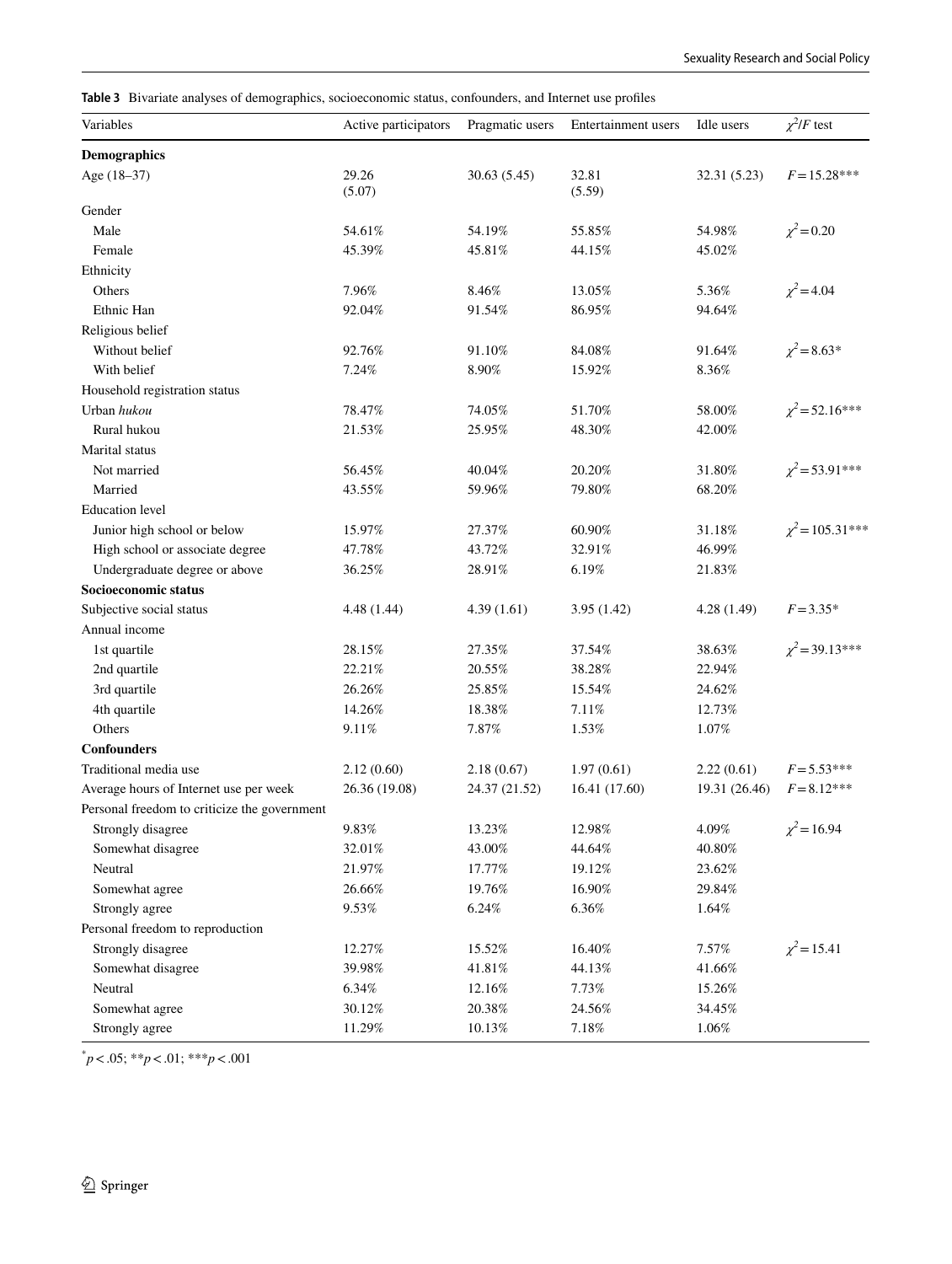<span id="page-8-0"></span>**Table 4** Bivariate and multivariate ordered logistic regressions for attitudes toward homosexuality

| Variables                                                       | Model 1 bivariate |           |        |          | Model 2 multivariate |           |        |      |
|-----------------------------------------------------------------|-------------------|-----------|--------|----------|----------------------|-----------|--------|------|
|                                                                 | uOR               | $\cal SE$ | 95% CI |          | aOR                  | $\cal SE$ | 95% CI |      |
| Internet use profiles (Ref: idle users)                         |                   |           |        |          |                      |           |        |      |
| Active participators                                            | 2.98**            | 1.05      | 1.50   | 5.93     | $2.23*$              | 0.83      | 1.08   | 4.63 |
| Pragmatic users                                                 | $2.26*$           | 0.77      | 1.15   | 4.41     | $2.03*$              | 0.73      | 1.00   | 4.11 |
| Entertainment users                                             | 1.36              | 0.51      | 0.66   | 2.83     | 1.91                 | 0.76      | 0.87   | 4.16 |
| Internet use profiles (Ref: active users)                       |                   |           |        |          |                      |           |        |      |
| Pragmatic users                                                 | $0.76*$           | 0.11      | 0.58   | 1.00     | 0.91                 | 0.14      | 0.67   | 1.23 |
| Entertainment users                                             | $0.46***$         | 0.09      | 0.31   | 0.68     | 0.85                 | 0.20      | 0.54   | 1.36 |
| Internet use profiles (Ref: entertainment users)                |                   |           |        |          |                      |           |        |      |
| Pragmatic users                                                 | $1.66**$          | 0.31      | 1.15   | 2.39     | 1.07                 | 0.23      | 0.70   | 1.63 |
| <b>Confounders</b>                                              |                   |           |        |          |                      |           |        |      |
| Traditional media use                                           | 1.09              | 0.10      | 0.90   | 1.32     | 0.91                 | 0.10      | 0.74   | 1.12 |
| Average hours of Internet use per week                          | $1.02***$         | $0.00\,$  | 1.01   | 1.02     | $1.01**$             | 0.00      | 1.00   | 1.02 |
| Personal freedom to criticize the government: strongly disagree |                   |           |        |          |                      |           |        |      |
| Somewhat disagree                                               | 1.98**            | 0.44      | 1.28   | 3.06     | 1.58                 | 0.40      | 0.96   | 2.58 |
| Neutral                                                         | 2.09**            | 0.50      | 1.30   | 3.35     | 1.44                 | 0.40      | 0.83   | 2.48 |
| Somewhat agree                                                  | $2.62***$         | 0.63      | 1.64   | 4.18     | $2.15**$             | 0.59      | 1.26   | 3.67 |
| Strongly agree                                                  | $2.00*$           | 0.63      | 1.08   | 3.71     | 1.80                 | 0.62      | 0.91   | 3.55 |
| Personal freedom to reproduction: strongly disagree             |                   |           |        |          |                      |           |        |      |
| Somewhat disagree                                               | $2.52***$         | 0.52      | 1.69   | 3.76     | 1.82*                | 0.42      | 1.16   | 2.85 |
| Neutral                                                         | $2.12**$          | 0.56      | 1.27   | 3.55     | 1.44                 | 0.43      | 0.80   | 2.60 |
| Somewhat agree                                                  | $2.10**$          | 0.46      | 1.37   | 3.24     | 1.37                 | 0.34      | 0.84   | 2.23 |
| Strongly agree                                                  | $2.36**$          | 0.64      | 1.39   | 4.02     | 1.52                 | 0.46      | 0.84   | 2.75 |
| Socioeconomic status                                            |                   |           |        |          |                      |           |        |      |
| Subjective social status                                        | $1.15**$          | 0.05      | 1.06   | 1.24     | 1.05                 | 0.05      | 0.96   | 1.15 |
| Annual income (Ref: 1st quartile)                               |                   |           |        |          |                      |           |        |      |
| 2nd quartile                                                    | $0.63**$          | 0.11      | 0.45   | 0.88     | 0.88                 | 0.17      | 0.61   | 1.28 |
| 3rd quartile                                                    | 0.89              | 0.15      | 0.64   | 1.22     | 1.02                 | 0.20      | 0.70   | 1.50 |
| 4th quartile                                                    | 1.27              | 0.24      | 0.88   | 1.83     | 1.21                 | 0.28      | 0.76   | 1.91 |
| Others                                                          | 1.10              | 0.28      | 0.67   | 1.80     | 0.74                 | 0.20      | 0.43   | 1.27 |
| <b>Demographics</b>                                             |                   |           |        |          |                      |           |        |      |
| Age (18-37)                                                     | $0.94***$         | 0.01      | 0.92   | 0.96     | 0.97                 | 0.02      | 0.94   | 1.01 |
| Female (Ref: male)                                              | 1.24              | 0.15      | 0.98   | 1.57     | $1.51**$             | 0.21      | 1.15   | 1.98 |
| Ethnicity ( <i>Ref</i> : others)                                | $2.03**$          | 0.49      | 1.27   | 3.24     | $1.90*$              | 0.52      | 1.12   | 3.25 |
| Religious belief (Ref: without belief)                          | $0.52**$          | 0.12      | 0.34   | $0.81\,$ | $0.80\,$             | 0.20      | 0.49   | 1.31 |
| Household registration status (Ref: urban hukou)                | $0.52***$         | 0.73      | 0.39   | 0.68     | 0.84                 | 0.14      | 0.60   | 1.16 |
| Marital status (Ref: not married)                               |                   |           |        |          |                      |           |        |      |
| Married                                                         | $0.41***$         | 0.05      | 0.32   | 0.52     | $0.59**$             | 0.11      | 0.41   | 0.84 |
| Education level (Ref: junior high school or below)              |                   |           |        |          |                      |           |        |      |
| High school or associate degree                                 | $1.63**$          | 0.25      | 1.21   | 2.20     | 1.07                 | 0.19      | 0.75   | 1.52 |
| Undergraduate degree or above                                   | 3.94***           | 0.66      | 2.84   | 5.47     | $2.24***$            | 0.47      | 1.48   | 3.39 |

*uOR* unadjusted odds ratio, *aOR* adjusted odds ratio, *SE* standard error, *CI* confdence interval

\* *p*<.05; \*\**p*<.01; \*\*\**p*<.001, ns=nonsignifcant

No diference in attitudes toward homosexuality was found between idle and entertainment users.

Demographics, socioeconomic status, and confounders were associated with attitudes toward homosexuality.

Overall, the respondents tended to disagree with homosexuality if they were older  $(uOR=0.94)$ , held religious beliefs ( $uOR = 0.52$ ), were married ( $uOR = 0.41$ ), or were living in a rural area (*uOR*=0.52). By contrast, individuals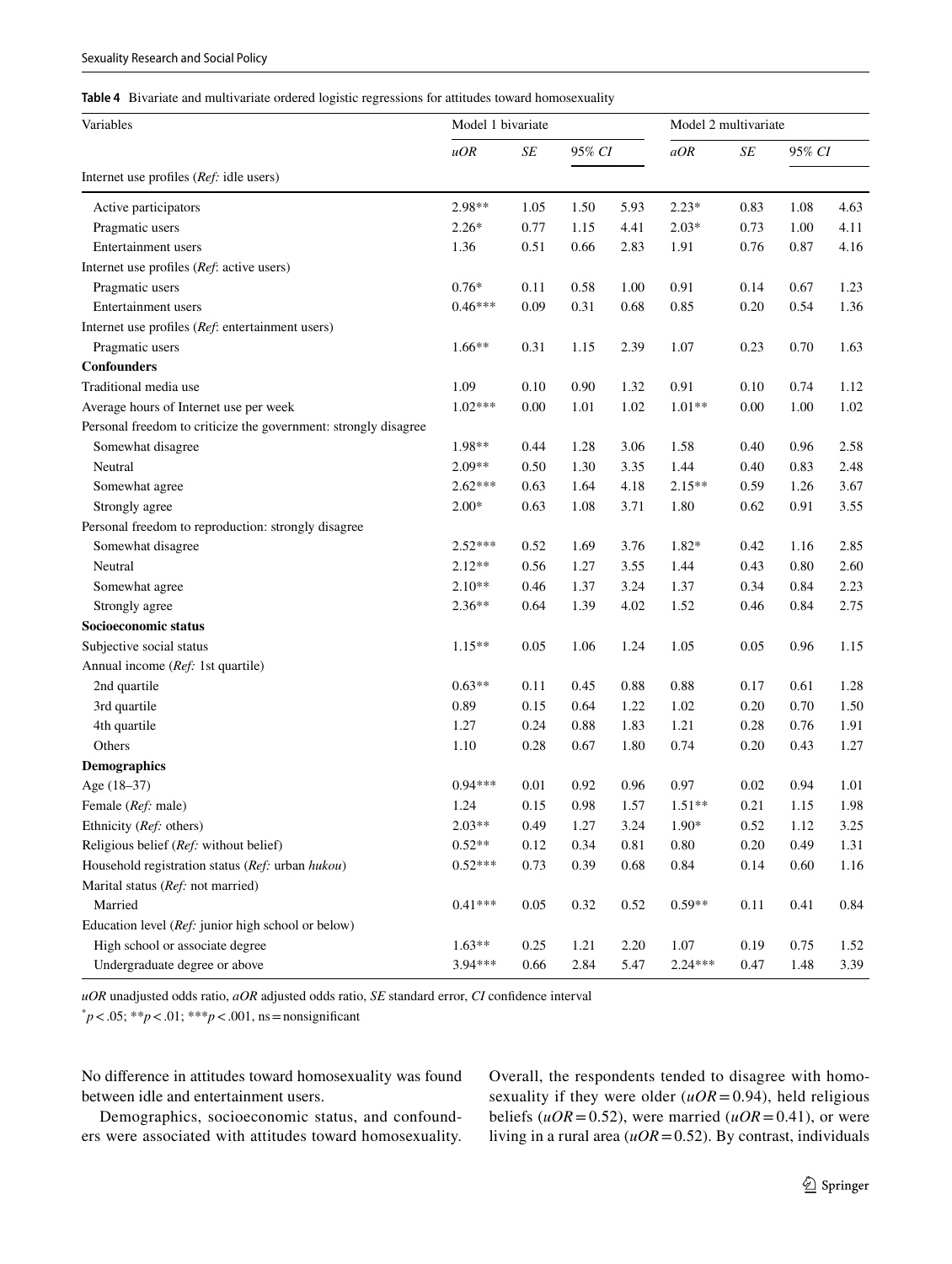who were Han Chinese (compared with ethnic minorities,  $uOR = 2.03$ ), had higher education levels ( $uOR = 1.63-3.94$ ), and had higher self-rated social status  $(uOR=1.15)$  were more likely to have an open attitude toward homosexuality. Furthermore, respondents with a higher Internet use time  $(uOR = 1.02)$  and a liberal view on criticizing the government  $(uOR = 1.98 - 2.62)$  and on reproduction  $(uOR = 2.10 - 2.52)$  were more likely to have a positive attitude toward homosexuality. Income and gender were not signifcantly correlated with attitudes toward homosexuality.

#### **Multivariate Analyses**

Model 2 (Table [4\)](#page-8-0) shows the multivariate results of ordered logistic regressions. When demographics, socioeconomic status, and confounders were controlled for, only the diferences between active participators and idle users  $(aOR = 2.23)$  and between pragmatic users and idle users  $(aOR = 2.03)$  were significant. Internet use time  $(aOR = 1.01)$ , attitudes toward the freedom to criticize the government (*aOR*=2.15), and attitudes toward the freedom to procreate  $(aOR = 1.82)$  were significantly associated with positive attitudes toward homosexuality. Respondents who were female (*aOR*=1.51), were Han Chinese (*aOR*=1.90), and had an undergraduate degree or above (*aOR*=2.24) exhibited relatively high acceptance of homosexuality. By contrast, married respondents exhibited relatively low acceptance of homosexuality (*aOR*=0.59). The model diagnostic tests indicated that the results  $(\chi^2 (78) = 82.48, p > 0.05)$  of the Brant test were not signifcant, which indicated that the parallel assumption of ordered logistic regression was satisfed (Brant, [1990](#page-11-9)). The largest VIF value (Appendix 3) was 5.09, which indicated that multicollinearity was not a severe concern.

# **Discussion**

This study extends current knowledge on the relationship between engagement in online activities and attitudes toward homosexuality. On the basis of the U&G framework (Rubin, [2009\)](#page-12-16), we developed a typology of Internet use for young Chinese Internet users through LCA. This person-centered analytic technique classifes heterogeneous users into distinct yet internally homogeneous groups (Wang & Wang, [2020](#page-13-12)). Moreover, LCA not only captures the qualitative diferences in users' online engagement but also can be used to predict users' tolerance levels of homosexuality as a function of their Internet use patterns. To the best of our knowledge, this study is the frst to use LCA to investigate how the type of Internet use infuences users' attitudes toward homosexuality; thus, the fndings of this study are novel.

The results of LCA reveal that Internet users' online participation is intricately tied to their demographic, socioeconomic, and other characteristics. The active participators (class 1) in the research sample were predominantly young, highly educated, unmarried, and living in cities. Their extensive exposure to the Internet and active participation in various online activities indicated that they made full use of Internet resources and were deeply engaged in online activities. The active participators exhibited allrounded purposes in their use of internet and online activities have become an integral part of their lives. By contrast, the idle users (class 4) not only were inactive in the online space but also exhibited a preference for traditional media (e.g., newspapers, magazines, broadcast media, and television). The respondents belonging to class 3, the entertainment users, exhibited distinctive characteristics, including older age; strong religious belief; married status; rural residency; and the lowest education level, social status, and annual income among all the respondents. Among all the respondents, entertainment users reported the lowest frequency of using traditional media and the Internet possibly because their marginalized positions limited their access to and use of mass media. However, when going online, they exhibited a relatively active tendency to engage in online communication, entertainment consumption, and information acquisition compared with those in class 4. Class 2, the pragmatic users, had the largest share of high-income respondents (i.e., those in the fourth income quartile), implying that they were in the middle or upper classes of society. Despite having resources and access to Internet technology, they appeared to have concerns regarding the protection of individual privacy and therefore refrained from presenting themselves in online spaces.

This study found that frequency of Internet use was positively associated with attitudes toward homosexuality in the bivariate and multivariate analyses. This fnding is consistent with those of previous relevant studies (e.g., Chi & Hawk, [2016;](#page-11-4) Liu et al., [2020](#page-12-10); Nguyen & Blum, [2014;](#page-12-11) Wu et al., [2018](#page-13-7)). However, the negative correlation between traditional media use and people's acceptance of homosexuality identifed by prior studies in China (Hu & Li, [2019](#page-12-2); Tu & Lee, [2014\)](#page-12-3) was not observed in this study possibly due to the young age of the research sample. This result indicates that for young users in China, the Internet has a stronger infuence on public attitudes than do traditional media sources.

The key fnding of this study is that the pattern of Internet use identifed through LCA is also associated with users' attitudes toward homosexuality. While people's frequency of Internet use varies, we also found that Internet users engage in the Internet for diferent purposes to meet their various needs, such as a desire for communication,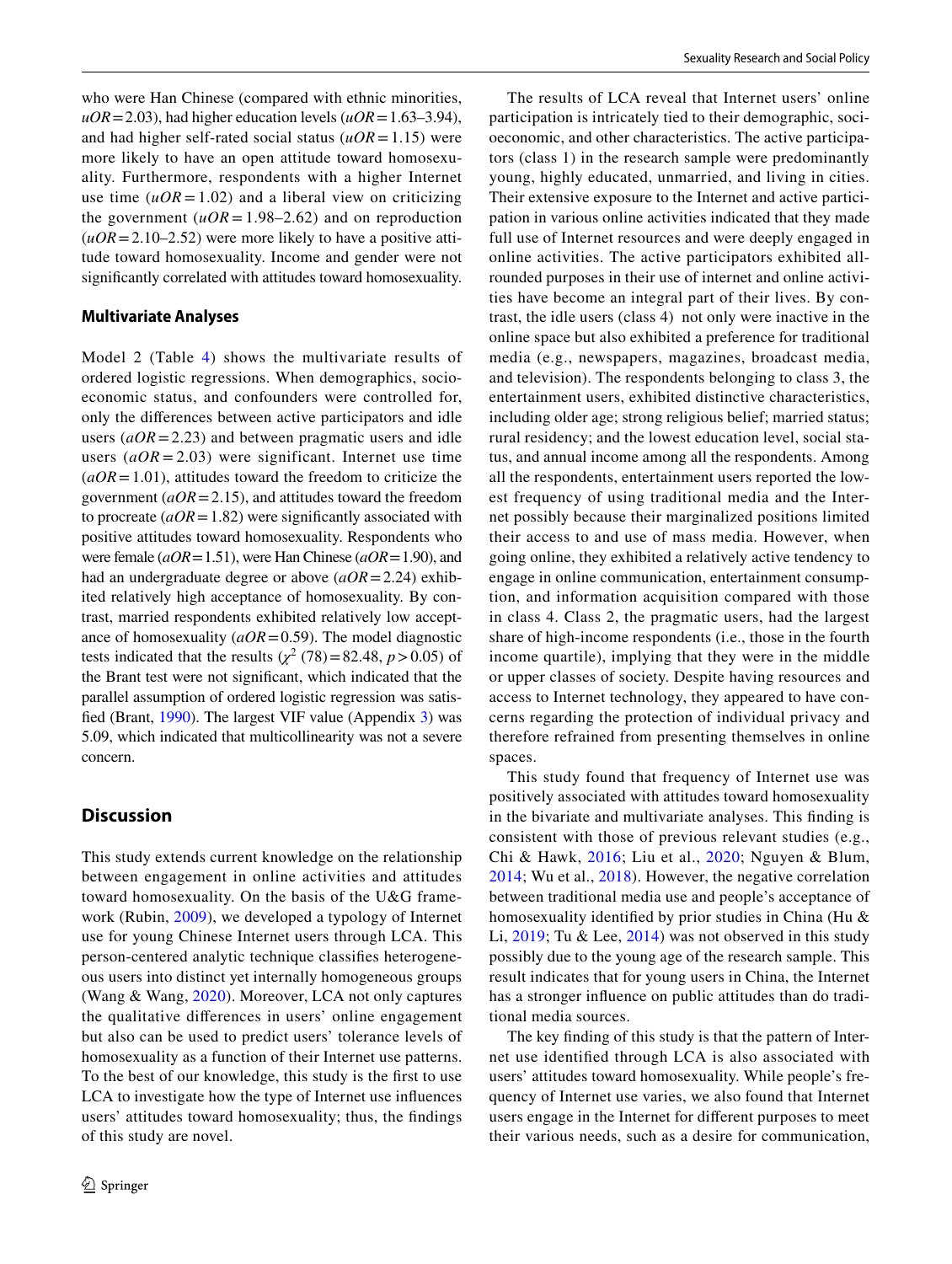entertainment, or information. This typology provides empirical support for the U&G theory, which suggests understanding particular media use as an avenue to gratify specific human needs (Katz et al., [1973](#page-12-18)). To be specific, active participators and pragmatic users had stronger motivations to obtain gratifcations from the Internet than idle users. They were actively involved in information acquisition in addition to online communication, entertainment, and trading. Through these diverse activities, they proactively harnessed the online resources to gratify and enrich themselves.

The findings also advance our understanding about the interplay between Internet use and attitudes towards homosexuality. Previous literature regards the exposure to Internet as a modernizing factor and resource (e.g., Chi & Hawk, [2016;](#page-11-4) Hu & Li, [2019](#page-12-2); Liu et al., [2020;](#page-12-10) Tu & Lee, [2014](#page-12-3)) whereas little is known about how the engagement in distinct online activities is associated with attitudes toward homosexuality. The profle analysis of this study thus has theoretical implications for discerning the qualitative relationship between the Internet use behaviors and attitudes. Viewed from the U&G perspective that considers communication behavior to be goal-oriented, active participators and pragmatic users appear proactive in their use of the Internet content to meet their needs even under China's media censorship regime. Although same-sex content is subjected to state censorship in traditional media, discussion on sexual minorities has gone vibrant across social media in China (Yang, [2019\)](#page-13-8). Therefore, active participators and pragmatic users might be more likely to be exposed to positive portrayals of sexual minorities (e.g., news on progressive policies regarding sexual minority rights and romantic dramas with same-sex themes) and to develop a positive view of homosexuality. Future research can deepen this investigation by measuring other psychological and behavior factors to account for the association between active and pragmatic use of Internet and tolerant attitudes.

Our fndings also show that idle users who used the Internet mainly for online communication, compared to entertainment users who maintained a certain degree of need for information acquisition, exhibited a signifcantly lower tolerance of homosexuality than active users and pragmatic users. Such pattern suggests that the heavy use of Internet for social networking and communication alone does little to break through one's ofine network and could be inefective in introducing new knowledge and alternative perspectives (Dunbar, [2016](#page-12-33)). The formation of "echo chambers," in which Internet users only interact with people whose views comply with or reinforce their own (Jamieson & Cappella, [2008\)](#page-12-34), may explain why idle users who used the Internet to communicate with people in their original social circles reported less tolerance of homosexuality.

#### **Implications for Practice and Policy**

This study demonstrates the methodological advantages of LCA. Although Internet use profles have been increasingly researched (Eynon & Malmberg, [2011;](#page-12-25) Ma, [2018](#page-12-24)), only few studies have adopted LCA to determine the underlying structure of highly complex Internet use behaviors. In line with the U&G perspective, the findings of this study show that people spontaneously consume mass media to satisfy various needs and gratifcations (Rubin, [2009](#page-12-16)). The current study exemplifed the usefulness of developing a typology of young Chinese Internet users and investigating the intricate relationships among Internet use patterns, socioeconomic positions, and attitudes toward social agenda.

This study also contributes to the emerging literature on the association between people's Internet use behaviors and attitudes toward homosexuality. Prior studies have documented the efects of exposure to Internet technologies but have yet considered the diversity of functions that the Internet offers to users. In the context of the negotiation between state control and explosive growth of mass media in China, the present study supports the fnding of prior studies regarding the positive association between frequency of Internet use and acceptance of homosexuality. It further suggests that users who actively utilize the wide range of functions on the Internet are more likely to develop positive attitudes toward homosexuality than are idle users who limit their Internet use to communication purposes. Future research should shift from a variable-centered orientation to a person-centered one for determining the efects of various online activities on users' social interactions and perspectives.

Finally, the findings of this study on the association between Internet use patterns and user attitudes toward homosexuality informed policy makers to promote diversity and inclusion in online space. Campaigns to reduce LGBT stigma have begun to proliferate online and on social media along with promising results (Neubaum et al., [2020;](#page-12-35) Wu et al., [2018](#page-13-7)). While existing studies have identifed intergroup contact as an essential condition for stigma reduction (Tu & Lee, [2014](#page-12-3); Wu et al., [2018](#page-13-7)), our study fndings suggest that additional efforts should be invested to enhance LGBT people's visibility on the Internet. Besides, we should encourage Internet users, especially for idle users, who tend to communicate with people sharing similar characteristics and perspectives, to be exposed to online LGBT-related content and to interact, either online or offline, with LGBT people. Only through this reciprocal interaction can we create intergroup contact experiences to broaden the channels of communication between sexual minorities and the general public and create a friendly communication environment.

Notably, in this study, idle users are also characterized by their less frequent use of Internet to acquire information and a greater tendency to use traditional media. Some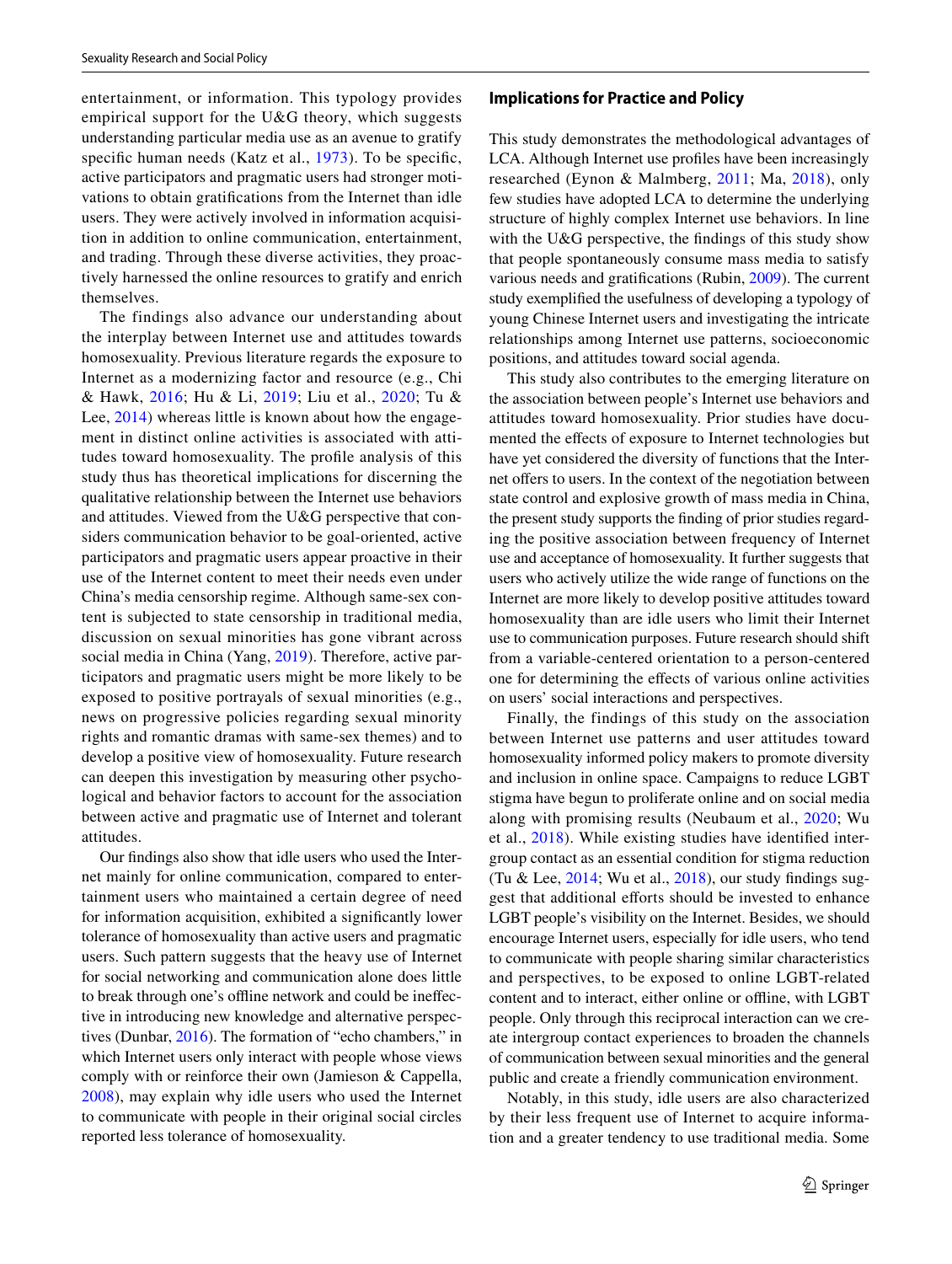studies have found that the traditional media in Mainland did not encourage discussion about LGBT issues and the news reports frequently revolved around the prevention of HIV/AIDS through same-sex sexual activities (Chang & Ren, [2017](#page-11-10); Wang & Ma,  $2021$ ). This may explain why traditional media use was associated with lower tolerance of homosexuality in this study (Hu & Li,  $2019$ ; Tu & Lee, [2014](#page-12-3)). Given that an individual's Internet use pattern might be slow and difficult to change (Barrantes  $& \text{Vargas}, 2019$  $& \text{Vargas}, 2019$ ), dissemination of LGBT-positive messages and accurate information through traditional media could be an efective strategy to reach idle users and attenuate their intolerance of homosexuality.

# **Limitations and Conclusion**

This study has several limitations. First, given that the data for this analysis came from only one wave of CGSS that includes questions about the purposes of Internet use, it is beyond this study to observe the shifts in people's Internet use and their attitudes toward homosexuality. Future research should adopt a longitudinal design to examine the changes and long-term associations of Internet use profles and the attitudes toward homosexuality. Second, this study analyzed a single-item attitude measure toward homosexuality that is only available in the CGSS data. Although Gromadzki [\(2019\)](#page-12-28) has suggested that the single-item measure of attitude toward homosexuality exhibits adequate validity, this study could not capture other aspects of perceptions, such as people's attitudes toward equal rights for sexual minorities. Future studies are suggested to employ a multiple-item scale, such as Herek' Attitudes toward Lesbians and Gay Men Scale (Yu et al., [2011\)](#page-13-14), to assess Chinese respondents' attitudes towards sexual minority people. Third, this study only investigated public attitudes toward one of sensitive topics in the Chinese context (i.e., homosexuality). Future research may explore other similar outcome variables, such as attitude toward collective actions. Last, this study attempted to explain the diferences in attitude toward homosexuality based on the typologies formed from participants' purposes of Internet use. However, the non-signifcant diferences may be attributed to the factors other than the profle characteristics. Future research may consider incorporating other elements, such as content of information searching, to analyze why diferent types of Internet users exhibit distinct public attitudes.

In conclusion, this study used LCA to classify young Chinese Internet users into four subgroups. Each class was labeled according to the users' needs from, attitudes toward, and expectations of the Internet. The bivariate and multivariate results indicated that prolonged Internet exposure was positively related to attitudes toward homosexuality. Moreover, compared with idle users, active and pragmatic Internet users held more tolerant attitudes toward homosexuality. This fnding suggests that online programs aimed to promote societal acceptance of sexual minority individuals should consider the users' characteristics and their pattern of Internet use.

**Supplementary Information** The online version contains supplementary material available at<https://doi.org/10.1007/s13178-021-00680-w>.

**Availability of Data and Material** The data that support the fndings of this study are openly available in Chinese General Social Survey 2017 at<http://cnsda.ruc.edu.cn/index.php?r=projects/view&id=94525591>.

# **Declarations**

**Conflict of Interest** The authors declare no competing interests.

# **References**

- <span id="page-11-6"></span>Al-Kandari, A., & Hasanen, M. (2012). The impact of the Internet on political attitudes in Kuwait and Egypt. *Telematics and Informatics, 29*(3), 245–253.<https://doi.org/10.1016/j.tele.2011.10.005>
- <span id="page-11-3"></span>Ayoub, P. M., & Garretson, J. (2017). Getting the message out: Media context and global changes in attitudes toward homosexuality. *Comparative Political Studies, 50*(8), 1055–1085. [https://doi.org/](https://doi.org/10.1177/0010414016666836) [10.1177/0010414016666836](https://doi.org/10.1177/0010414016666836)
- <span id="page-11-2"></span>Barrantes, R., & Vargas, E. (2019). Diferent paths and same destinations? An analysis of the convergence in Internet usage patterns between age groups. *The Electronic Journal of Information Systems in Developing Countries, 85*(6), e12105. [https://doi.org/10.](https://doi.org/10.1002/isd2.12105) [1002/isd2.12105](https://doi.org/10.1002/isd2.12105)
- <span id="page-11-7"></span>Bian, Y., & Li, L. (2012). The Chinese General Social Survey (2003–8): Sample designs and data evaluation. *Chinese Sociological Review, 45*(1), 70–97. <https://doi.org/10.2753/CSA2162-0555450104>
- <span id="page-11-9"></span>Brant, R. (1990). Assessing proportionality in the proportional odds model for ordinal logistic regression. *Biometrics, 46*(4), 1171– 1178. <https://doi.org/10.2307/2532457>
- <span id="page-11-10"></span>Chang, J., & Ren, H. (2017). Keep silent, keep sinful: Mainstream newspapers' representation of gay men and lesbians in contemporary China. *Indian Journal of Gender Studies, 24*(3), 317–340.<https://doi.org/10.1177/0971521517716765>
- <span id="page-11-5"></span>Chen, G. M. (2011). Tweet this: A uses and gratifcations perspective on how active Twitter use gratifes a need to connect with others. *Computers in Human Behavior, 27*(2), 755–762. [https://](https://doi.org/10.1016/j.chb.2010.10.023) [doi.org/10.1016/j.chb.2010.10.023](https://doi.org/10.1016/j.chb.2010.10.023)
- <span id="page-11-0"></span>Cheng, Y.-H.A., Wu, F.-C.F., & Adamczyk, A. (2016). Changing attitudes toward homosexuality in Taiwan, 1995–2012. *Chinese Sociological Review, 48*(4), 317–345. [https://doi.org/10.1080/](https://doi.org/10.1080/21620555.2016.1199257) [21620555.2016.1199257](https://doi.org/10.1080/21620555.2016.1199257)
- <span id="page-11-4"></span>Chi, X., & Hawk, S. T. (2016). Attitudes towards same-sex attraction and behavior among Chinese university students: Tendencies, correlates, and gender diferences. *Frontiers in Psychology, 7*, 1592.<https://doi.org/10.3389/fpsyg.2016.01592>
- <span id="page-11-1"></span>China Internet Network Information Center. (2018). *The 41st China statistical report on Internet development*. The CCCPC's Office of the Central Cyberspace Afairs Commission. [http://www.cac.](http://www.cac.gov.cn/2018-01/31/c_1122347026.htm) [gov.cn/2018-01/31/c\\_1122347026.htm](http://www.cac.gov.cn/2018-01/31/c_1122347026.htm)
- <span id="page-11-8"></span>Collins, L. M., & Lanza, S. T. (2010). *Latent class and latent transition analysis: With applications in the social, behavioral, and health sciences*. John Wiley & Sons.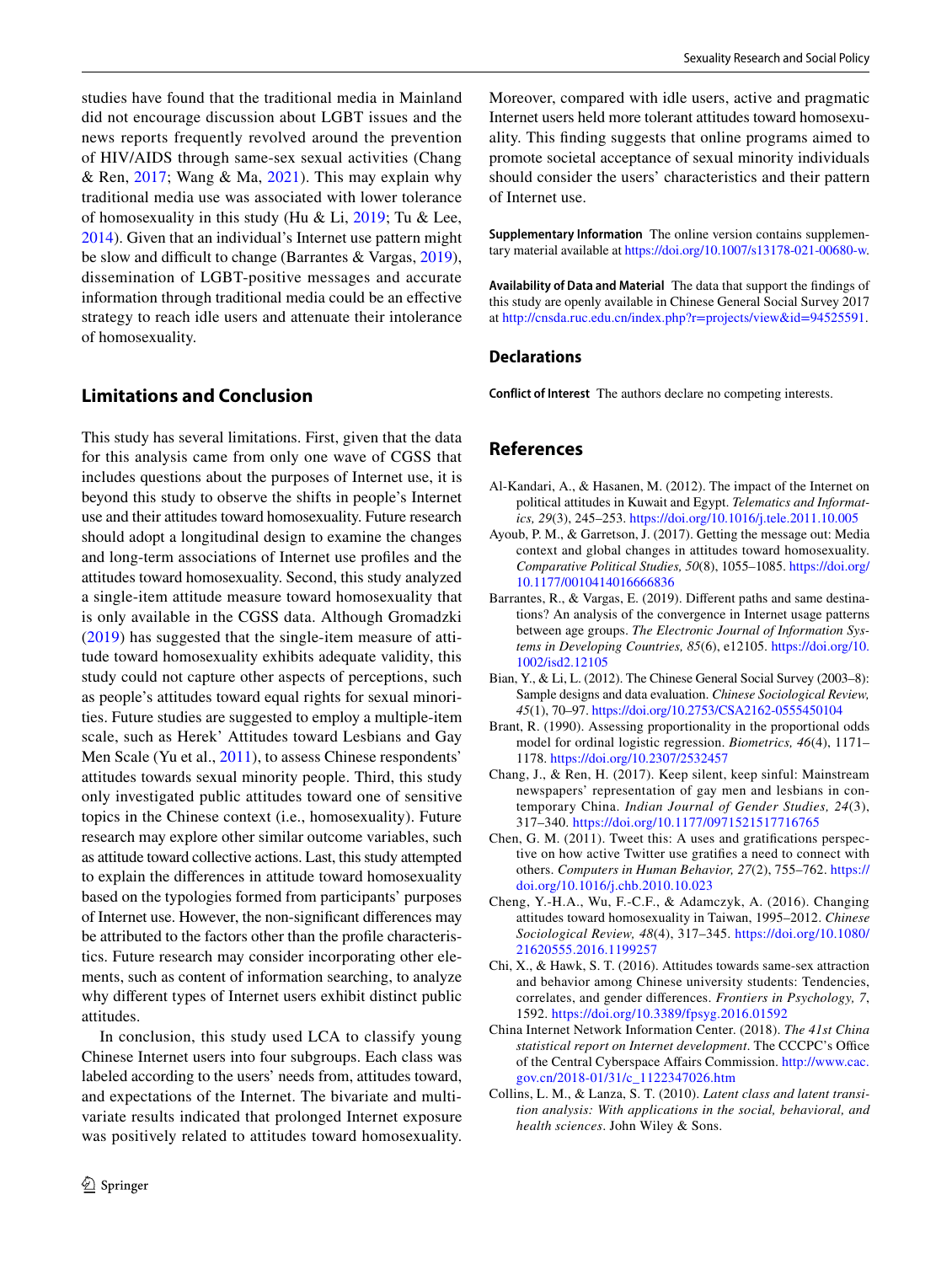- <span id="page-12-12"></span>deLisle, J., Goldstein, A., & Yang, G. (2016). *The Internet, social media, and a changing China*. University of Pennsylvania Press.
- <span id="page-12-8"></span>Dhoest, A. (2016). Media, visibility and sexual identity among gay men with a migration background. *Sexualities, 19*(4), 412–431. <https://doi.org/10.1177/1363460715604330>
- <span id="page-12-33"></span>Dunbar, R. I. M. (2016). Do online social media cut through the constraints that limit the size of ofine social networks? *Royal Society of Open Science, 3*(1), 150292–150292. [https://doi.org/](https://doi.org/10.1098/rsos.150292) [10.1098/rsos.150292](https://doi.org/10.1098/rsos.150292)
- <span id="page-12-25"></span>Eynon, R., & Malmberg, L.-E. (2011). A typology of young people's Internet use: Implications for education. *Computers and Education, 56*(3), 585–595. [https://doi.org/10.1016/j.compedu.](https://doi.org/10.1016/j.compedu.2010.09.020) [2010.09.020](https://doi.org/10.1016/j.compedu.2010.09.020)
- <span id="page-12-0"></span>Feng, Y. P. D., Lou, C. M. D., Gao, E. M. D., Tu, X. P. D., Cheng, Y. P. D., Emerson, M. R., & Zabin, L. S. P. D. (2012). Adolescents' and young adults' perception of homosexuality and related factors in three Asian cities. *Journal of Adolescence Health, 50*(3), S52–S60.<https://doi.org/10.1016/j.jadohealth.2011.12.008>
- <span id="page-12-13"></span>Flanagin, A. J., & Metzger, M. J. (2001). Internet use in the contemporary media environment. *Human Communication Research, 27*(1), 153–181.<https://doi.org/10.1111/j.1468-2958.2001.tb00779.x>
- <span id="page-12-28"></span>Gromadzki, J. (2019). Measurement of attitudes towards homosexuality: Testing measurement invariance across European countries. *Quality & Quantity, 53*(6), 2685–2694. [https://doi.org/10.1007/](https://doi.org/10.1007/s11135-019-00880-y) [s11135-019-00880-y](https://doi.org/10.1007/s11135-019-00880-y)
- <span id="page-12-30"></span>Hancock, G. R., & Samuelsen, K. M. (2008). *Advances in latent variable mixture models*. Information Age Pub.
- <span id="page-12-1"></span>Ho, P. S. Y., & Hu, Y. (2016). Pray the gay away: Identity confict between Christianity and sexuality in Hong Kong sexual minorities. *Gender, Place and Culture: A Journal of Feminist Geography, 23*(12), 1725– 1737.<https://doi.org/10.1080/0966369X.2016.1249348>
- <span id="page-12-2"></span>Hu, K., & Li, X. (2019). The effects of media use and traditional gender role beliefs on tolerance of homosexuality in China. *Chinese Sociological Review, 51*(2), 147–172. [https://doi.org/10.1080/](https://doi.org/10.1080/21620555.2019.1595567) [21620555.2019.1595567](https://doi.org/10.1080/21620555.2019.1595567)
- <span id="page-12-7"></span>Huang, Y. (2018). Media representation of Tongxinglian in China: A case study of the People's Daily. *Journal of Homosexulity, 65*(3), 338–360.<https://doi.org/10.1080/00918369.2017.1317475>
- <span id="page-12-34"></span>Jamieson, K. H., & Cappella, J. N. (2008). *Echo chamber: Rush Limbaugh and the conservative media establishment*. Oxford University Press.
- <span id="page-12-4"></span>Jin, P., & Wan, X. (2020). Tolerance of the general public to homosexuality based on big data analysis. *International Conference on Application of Intelligent Systems in Multi-Modal Information Analytics*. [https://doi.org/10.1007/978-3-030-51431-0\\_110](https://doi.org/10.1007/978-3-030-51431-0_110)
- <span id="page-12-18"></span>Katz, E., Blumler, J. G., & Gurevitch, M. (1973). Uses and gratifcations research. *Public Opinion Quarterly, 37*(4), 509–523. <https://doi.org/10.1086/268109>
- <span id="page-12-21"></span>Kaur, P., Dhir, A., Chen, S., Malibari, A., & Almotairi, M. (2020). Why do people purchase virtual goods? A uses and gratifcation (U&G) theory perspective. *Telematics and Informatics, 53*, 101376. <https://doi.org/10.1016/j.tele.2020.101376>
- <span id="page-12-5"></span>King, G., Pan, J., & Roberts, M. E. (2014). Reverse-engineering censorship in China: Randomized experimentation and participant observation. *Science (american Association for the Advancement of Science), 345*(6199), 1251722–1251722. [https://doi.org/](https://doi.org/10.1126/science.1251722) [10.1126/science.1251722](https://doi.org/10.1126/science.1251722)
- <span id="page-12-9"></span>Liao, S. (2019). "#IAmGay# what about you?": Storytelling, discursive politics, and the afective dimension of social media activism against censorship in China. *International Journal of Communication, 13*, 2314–2333.
- <span id="page-12-10"></span>Liu, J., Cheng, M., Wei, X., & Yu, N. N. (2020). The Internet-driven sexual revolution in China. *Technological Forecasting & Social Change, 153*, 119911. [https://doi.org/10.1016/j.techfore.2020.](https://doi.org/10.1016/j.techfore.2020.119911) [119911](https://doi.org/10.1016/j.techfore.2020.119911)
- <span id="page-12-31"></span>Lo, Y., Mendell, N. R., & Rubin, D. B. (2001). Testing the number of components in a normal mixture. *Biometrika, 88*(3), 767–778. <https://doi.org/10.1093/biomet/88.3.767>
- <span id="page-12-24"></span>Ma, C. M. S. (2018). A latent profle analysis of Internet use and its association with psychological well-being outcomes among Hong Kong Chinese early adolescents. *Applied Research Quality Life, 13*(3), 727–743.<https://doi.org/10.1007/s11482-017-9555-2>
- <span id="page-12-27"></span>Meeusen, C., Meuleman, B., Abts, K., & Bergh, R. (2018). Comparing a variable-centered and person-centered approach to the structure of prejudice. *Social Psychological & Personality Science, 9*(6), 645–655.<https://doi.org/10.1177/1948550617720273>
- <span id="page-12-29"></span>Muthén, L. K., & Muthén, B. O. (2017). *Mplus user's guide* (8th ed.). Muthén & Muthén.
- <span id="page-12-35"></span>Neubaum, G., Sobieraj, S., Raasch, J., & Riese, J. (2020). Digital destigmatization: How exposure to networking profles can reduce social stereotypes. *Computers in Human Behavior, 112*, 106461. <https://doi.org/10.1016/j.chb.2020.106461>
- <span id="page-12-11"></span>Nguyen, T. Q. M. S. M. H. S. P. D., & Blum, R. W. M. D. P. D. (2014). Homosexuality tolerance among male and female Vietnamese youth: An examination of traditional sexual values, self-esteem, and demographic/contextual characteristics. *Journal of Adolescence Health, 55*(6), 823–829. [https://doi.org/10.1016/j.jadohealth.2014.](https://doi.org/10.1016/j.jadohealth.2014.07.011) [07.011.](https://doi.org/10.1016/j.jadohealth.2014.07.011)
- <span id="page-12-32"></span>Nylund, K. L., Asparouhov, T., & Muthén, B. O. (2007). Deciding on the number of classes in latent class analysis and growth mixture modeling: A Monte Carlo simulation study. *Structural Equation Modeling, 14*(4), 535–569. [https://doi.org/10.1080/](https://doi.org/10.1080/10705510701575396) [10705510701575396](https://doi.org/10.1080/10705510701575396)
- <span id="page-12-14"></span>Piia, V., & Wang, X. (2011). Superdiversity on the Internet: A case from China. *Diversities, 13*(2), 70–83.
- <span id="page-12-23"></span>Rathnayake, C., & Winter, J. S. (2017). Examining the link between social media uses and gratifcations, and political tolerance and dogmatism: Political tolerance, dogmatism, and social media. *Policy and Internet, 9*(4), 444–466.<https://doi.org/10.1002/poi3.157>
- <span id="page-12-22"></span>Raza, S. A., Qazi, W., Shah, N., Qureshi, M. A., Qaiser, S., & Ali, R. (2020). Drivers of intensive Facebook usage among university students: An implications of U&G and TPB theories. *Technology in Society, 62*, 101331. [https://doi.org/10.1016/j.techsoc.2020.](https://doi.org/10.1016/j.techsoc.2020.101331) [101331](https://doi.org/10.1016/j.techsoc.2020.101331)
- <span id="page-12-19"></span>Rubin, A. M. (1984). Ritualized and instrumental television viewing. *Journal of Communication*. [https://psycnet.apa.org/record/](https://psycnet.apa.org/record/1985-13929-001) [1985-13929-001](https://psycnet.apa.org/record/1985-13929-001)
- <span id="page-12-16"></span>Rubin, A. M. (2009). Uses-and-gratifcations perspective on media efect. In J. Bryant & M. B. Oliver (Eds.), *Media Efects: Advances in Theory and Research* (3 ed., pp. 165–184). Routledge.
- <span id="page-12-26"></span>Scott, C. F., Bay-Cheng, L. Y., Prince, M. A., Nochajski, T. H., & Collins, R. L. (2017). Time spent online: Latent profle analyses of emerging adults' social media use. *Computers in Human Behavior, 75*, 311–319.<https://doi.org/10.1016/j.chb.2017.05.026>
- <span id="page-12-17"></span>Severin, W., & Tankard, J. (1997). *Communication theories: Origins, methods, and uses in the mass media*. Longman.
- <span id="page-12-6"></span>Shao, L. (2018). The delimma of criticism: Disentangling the determinants of media censorship in China. *Journal of East Asian Studies, 18*(3), 279–297.<https://doi.org/10.1017/jea.2018.19>
- <span id="page-12-20"></span>Staford, T. F., Staford, M. R., & Schkade, L. L. (2004). Determining uses and gratifcations for the Internet. *Decision Sciences, 35*(2), 259–288.<https://doi.org/10.1111/j.00117315.2004.02524.x>
- <span id="page-12-15"></span>Tai, Z. (2015). Networked resistance: Digital populism, online activism, and mass dissent in China. *Popular Communication, 13*(2), 120–131.<https://doi.org/10.1080/15405702.2015.1021469>
- <span id="page-12-3"></span>Tu, J.-W., & Lee, T.-T. (2014). The effects of media usage and interpersonal contacts on the stereotyping of lesbians and gay men in China. *Journal of Homosexuality, 61*(7), 980–1002. [https://doi.](https://doi.org/10.1080/00918369.2014.871904) [org/10.1080/00918369.2014.871904](https://doi.org/10.1080/00918369.2014.871904)